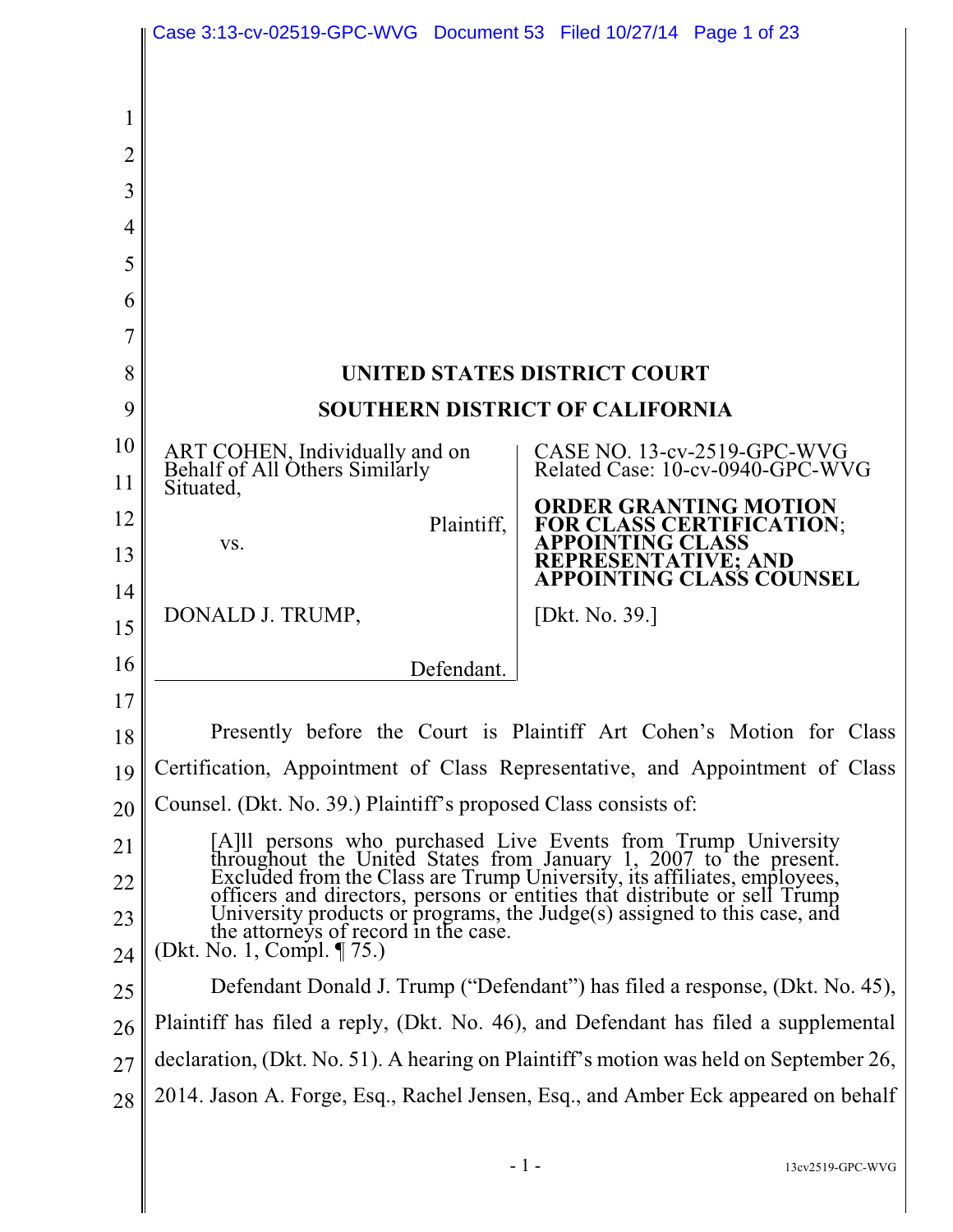1 2 3 of Plaintiff; Nancy Stagg, Esq., Jill Martin, Esq., and Benjamin Morris, Esq. appeared on behalf of Defendant. Having considered the parties' submissions, oral arguments, and the applicable law, the Court GRANTS Plaintiff's motion.

4

5

## **BACKGROUND**

#### **I. Cohen's Allegations**

6 7 8 9 10 11 12 13 14 15 16 Plaintiff, a resident of California, sues on behalf of himself and all others similarly situated. Defendant is a resident of the State of New York. Plaintiff's briefing describes Defendant as an "iconic billionaire who portrays himself as one of the world's most important people, a potential presidential candidate, and an unrivaled real estate expert." (Dkt. No. 46 at 2) (citing Dkt. No. 39-3, Forge Decl. Ex. 13, Trump Depo. at 36:7-8). Defendant has testified that the "Trump" brand is "very visible," and that brand estimates have valued the brand at "over \$3 billion or \$3 billion." (Dkt. No. 39-3, Forge Decl. Ex. 13, Trump Depo. at 44:6-9, 14-17.) Relevant to the present action, Defendant is also "a founder and Chairman, officer, director, managing member, principal and/or controlling shareholder of Trump University." (Dkt. No. 1, Compl.  $\P$  5.)

17 18 19 20 21 22 As set forth in the Declaration of Michael Sexton, Trump University co-founder and former President, Trump University began in 2004 with the concept of delivering "a business education in real estate and other related accelerated self-study courses, learning experiences and interactive case studies on line." (Dkt. No. 49-1, Stagg Decl. Ex. 1, Sexton Decl. ¶ 3.) In 2007, Trump University introduced "live seminars," called "Live Events" by the Parties. (Id. ¶ 6.) As described by Sexton,

23 24 25 26 27 By mid to late-2007, Trump University had reached the basic teaching model of offering a free 90-minute preview program, which was followed by an initial 3-day seminar in basic real estate investing. At the 3-day program, attendees had the opportunity to purchase additional training, including standard and custom programs, if they chose. Those programs ranged from commercial real estate to wealth preservation to tax liens to group mentoring to telephonic coaching to one-on-one mentoring and dozens of other programs - on-line, live lectures, and self-study.  $(Id. \P 9.)$ 

28

Plaintiff alleges learning about Trump University froma 2009 San Jose Mercury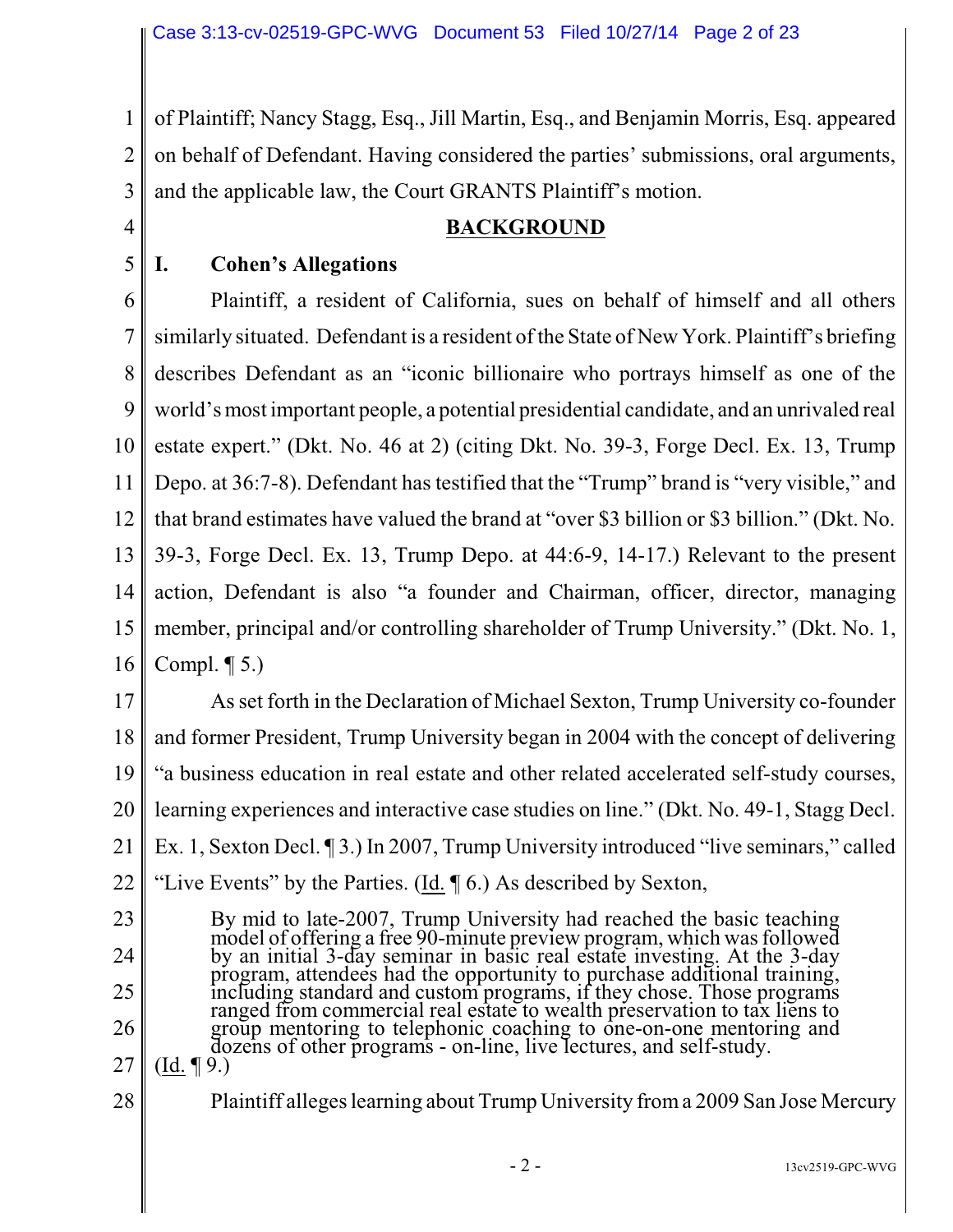1 2 3 4 5 News advertisement. (Compl. ¶ 4.) Plaintiff alleges receiving a "special invitation" by mail to attend a Trump University seminar. (Compl. ¶ 13.) Drawn in by Defendant's name and reputation, Plaintiff attended a free preview event. (Id.) Plaintiff then paid \$1,495 to Trump University to attend a three-day real estate retreat, where he subsequently purchased a "Gold Elite" program for \$34,995. (Id.)

6 7 8 9 10 11 12 13 14 15 16 17 18 19 20 21 Although Plaintiff initially wrote a positive review of the three-day real estate retreat he attended from May 8 to May 10, 2009, (Dkt. No. 45-2, Stagg Decl. Ex. 23, Cohen Evaluation), Plaintiff's Complaint alleges Defendant and Michael Sexton "devised and executed a scheme to make tens of millions of dollars" by falsely marketing Trump University as an institution with which Donald Trump was integrally involved as well as an actual university with a faculty of professors and adjunct professors. (Compl. ¶ 19.) Plaintiff alleges the "scheme" was fueled by a "national advertising campaign with an annual budget at one time of \$6 million dollars," which included YouTube, email, website, and traditional postal mail solicitations. (Compl.  $\P$ [ 20, 21(e), 21(f), 21(g), 21(h).) Plaintiff alleges that, but for the alleged misrepresentations made by Trump University, he would not have paid for Trump University programs. (Compl. ¶ 14.) Specifically, Plaintiff alleges the following "uniform" misrepresentations were made: that the programs would give access to Donald Trump's real estate investing secrets; that Donald Trump had a meaningfulrole in selecting the instructors for Trump University programs; and that Trump University was a "university." (Id.)

22 23 24 25 26 27 28 On October 18, 2013, Plaintiff filed a complaint in the above-captioned matter, alleging a single cause of action for mail and wire fraud in violation of the Racketeer Influenced and Corrupt Organizations Act ("RICO"), 18 U.S.C. § 1962(c). Plaintiff claims that common evidence will prove that Defendant "sold real estate seminars and mentorships ('Live Events') through 'Trump University,' which he marketed nationally as a premier institution of higher learning rivaling Wharton Business School and with which he was so integrally involved, students would effectively be learning from him."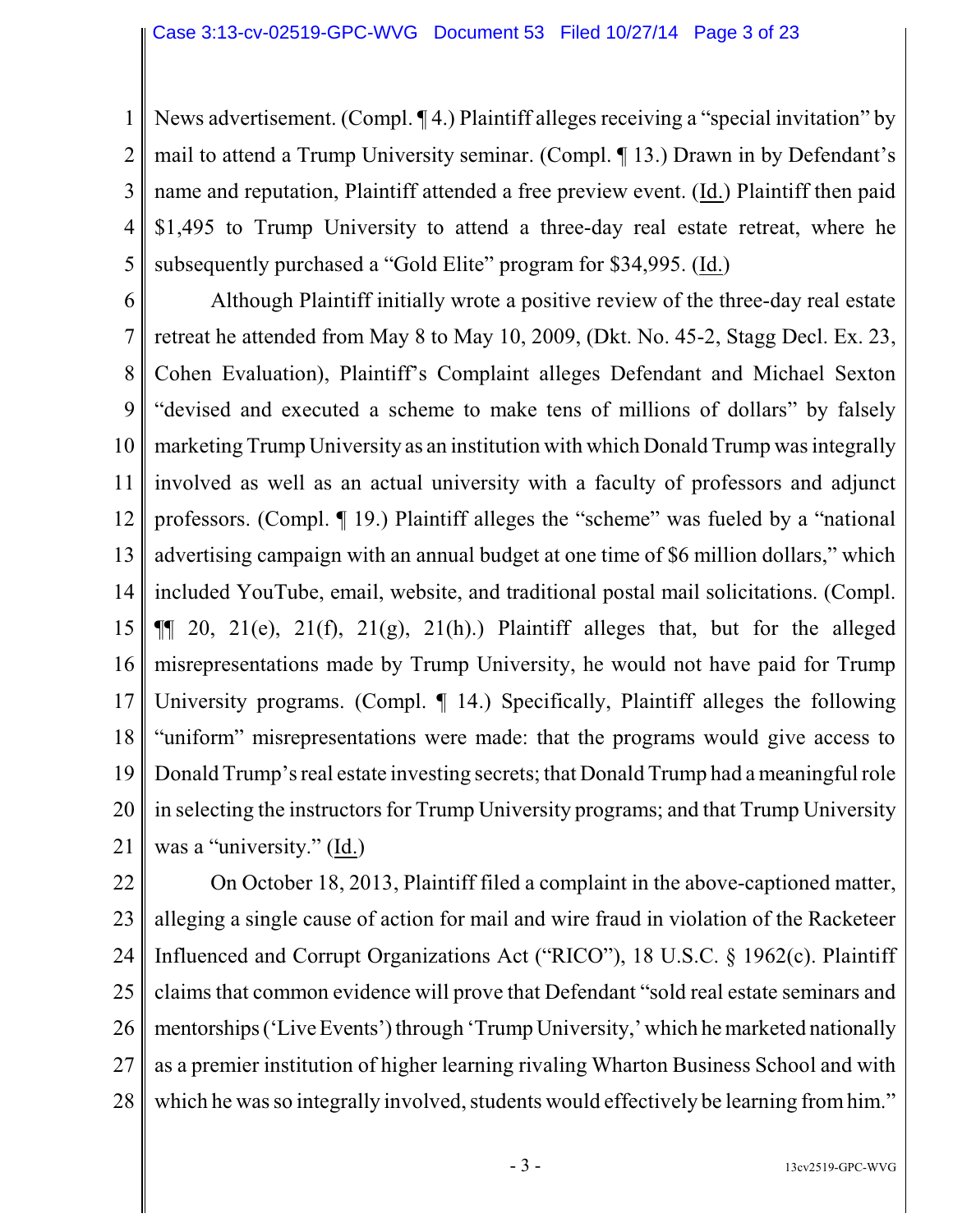1 2 3 4 5 6 7 (Dkt. No. 39-1 at 3; see also Compl. ¶ 2.) Plaintiff argues Defendant insured the consistency of his misrepresentations regarding Trump University by: (1) making the representations himself, as in the Main Promotional Video played at free preview seminars, (2) reviewing Trump University's advertisements, (3) providing a "Playbook" to Trump University instructors/speakers/mentors, and (4) providing PowerPoint presentations and scripts. (Id. at 4) (citing Dkt. No. 39-3, Forge Decl. Exs. 15-18).

8

### **II. Related Case, Makaeff v. Trump University LLC**

9 10 11 12 13 14 15 16 17 18 19 20 On October 18, 2013, Plaintiff filed a "notice of related case" requesting that the above-captioned matter be transferred to the undersigned Judge because the present action is related to Makaeff v. Trump University LLC, Case No. 10-cv-940-GPC-WVG. (Dkt. No. 3.) Filed on April 30, 2010, the initial complaint in Makaeff alleged ten causes of action under state consumer protection statutes and common law. (Case No. 10-cv-940-GPC-WVG, Dkt. No. 1.) On October 7, 2013, the Court denied plaintiff Makaeff's motion to modify the scheduling order in that case to file a fourth amended complaint to include a RICO cause of action. (Id., Dkt. No. 248.) On February 21, 2014 the Court granted plaintiff Makaeff's motion for class certification, certifying a class of plaintiffs defined as: "All persons who purchased a Trump University three-day live 'Fulfillment' workshop and/or a 'Elite' program ('Live Events') in California, New York and Florida, and have not received a full refund." (Id., Dkt. No. 298 at 35.)

21

#### **LEGAL STANDARD**

22 23 24 25 26 27 28 "The class action is an exception to the usual rule that litigation is conducted by and on behalf of individual named parties only. In order to justify a departure from that rule, a class representative must be a part of the class and possess the same interest and suffer the same injury as the class members." Wal-Mart Stores, Inc. v. Dukes, 131 S. Ct. 2541, 2550 (2011) (internal quotation marks and citations omitted). To fit within the exception, "a party seeking to maintain a class action 'must affirmatively demonstrate his compliance' with [Federal Rule of Civil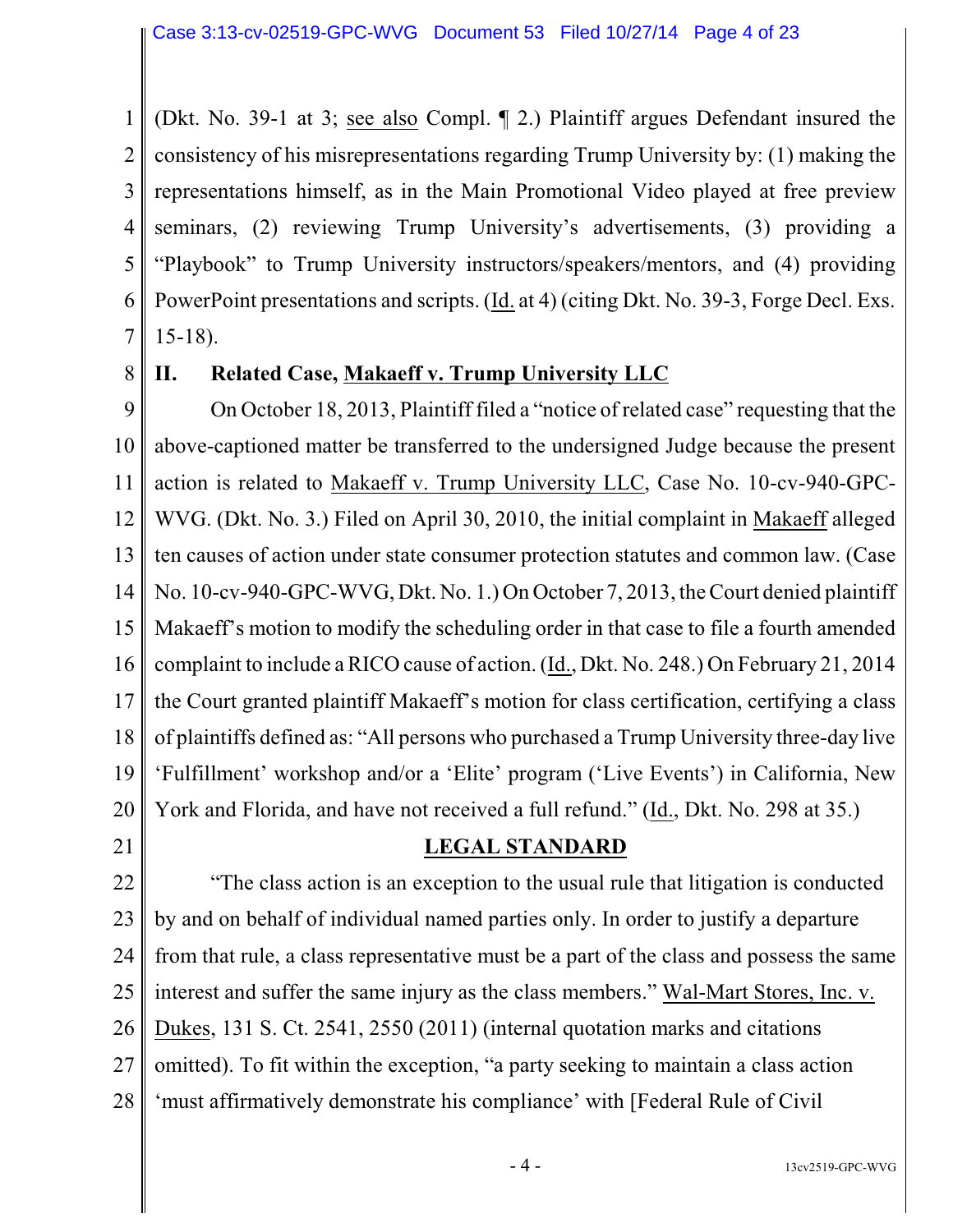1 2 Procedure] 23." Comcast Corp. v. Behrend, 133 S. Ct. 1426, 1432 (2013) (quoting Dukes, 131 S. Ct. at 2551-52).

3 4 5 6 7 8 9 10 11 12 Rule 23 contains two sets of requirements. First, "Rule 23(a) ensures that the named plaintiffs are appropriate representatives of the class whose claims they wish to litigate. The Rule's four requirements-numerosity, commonality, typicality, and adequate representation-effectively limit the class claims to those fairly encompassed by the named plaintiff's claims." Dukes, 131 S. Ct. at 2550 (internal quotation marks and citations omitted). Second, "[w]here a putative class satisfies all four requirements of 23(a), it still must meet at least one of the three additional requirements outlined in 23(b)." United Steel, Paper & Forestry, Rubber, Mfg. Energy, Allied Indus. & Serv. Workers Int'l Union AFL-CIO, CLC v. ConocoPhillips Co., 593 F.3d 802, 806 (9th Cir. 2010).

13 14 15 16 17 On a motion for class certification, the Court is required to "examine the merits of the underlying claim . . . only inasmuch as it must determine whether common questions exist; not to determine whether class members could actually prevail on the merits of their claims." Ellis v. Costco Wholesale Corp., 657 F.3d 970, 981 n. 8 (9th Cir. 2011) (citations omitted).

18

# **DISCUSSION**

19 20 21 22 23 24 25 26 27 28 RICO's civil action provision states that "[a]ny person injured in his business or property by reason of a violation of section 1962 of this chapter may sue therefor in any appropriate United States district court and shall recover threefold the damages he sustains and the cost of the suit, including a reasonable attorney's fee." 18 U.S.C. § 1964(c). Under section 1962, a RICO plaintiff must demonstrate "(1) conduct (2) of an enterprise (3) through a pattern (4) of racketeering activity." Sedima, S.P.R.L. v. Imrex Co., Inc., 473 U.S. 479, 496 (1985). In addition, a plaintiff may only recover "to the extent that, he has been injured in his business or property by the conduct constituting the violation." Id. As articulated by Plaintiff, his theory of recovery under RICO is that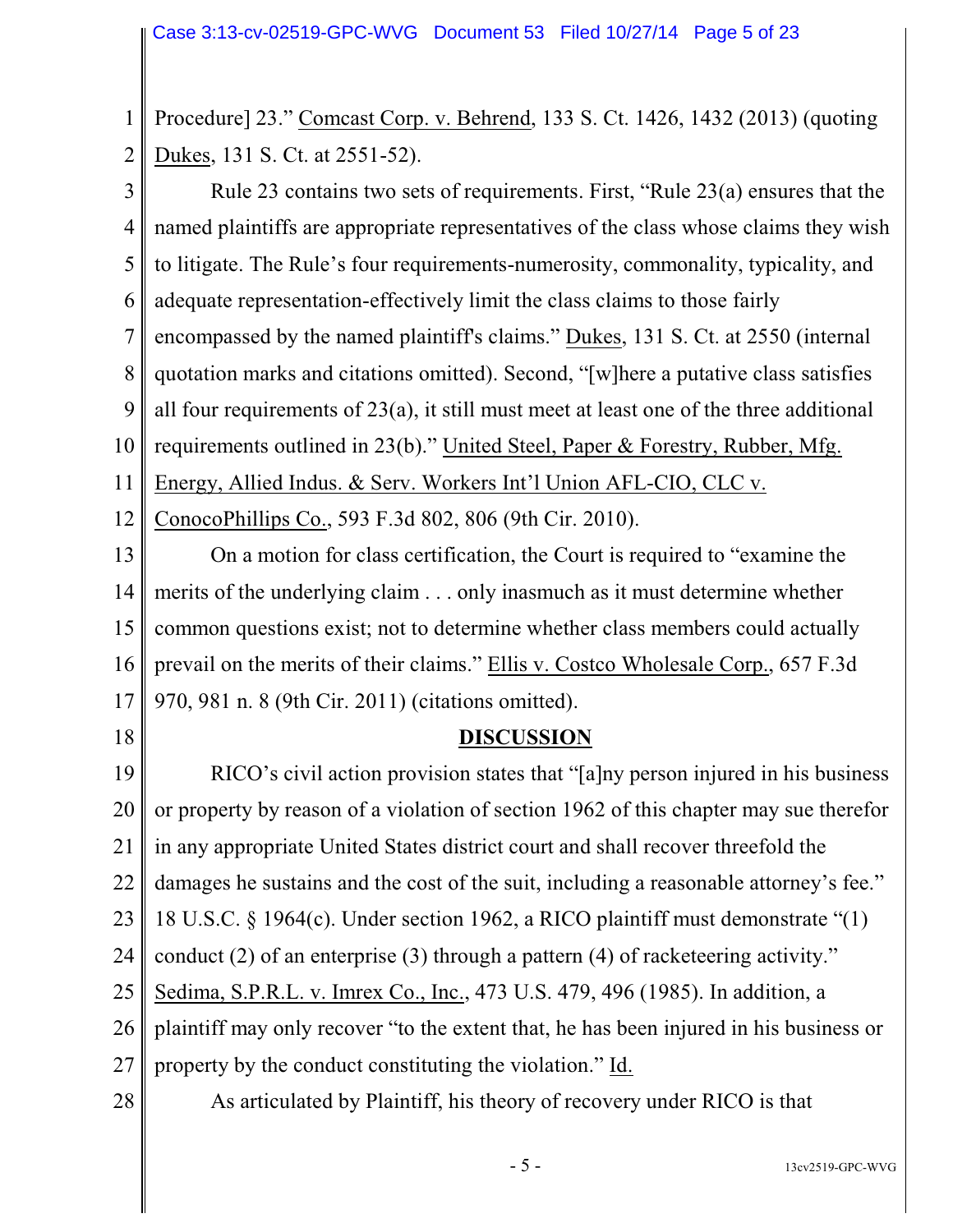1 2 3 4 5 6 7 Defendant committed "fraud and racketeering" by marketing Trump University "Live Events" as an institution with which he was integrally involved as well as "an actual university with a faculty of professors and adjunct professors." (Dkt. No. 39- 1 at 1) (citing Compl. ¶ 19). As set forth above, Plaintiff moves to certify a nationwide class of "all persons who purchased Live Events from Trump University throughout the United States from January 1, 2007 to the present," with certain exclusions. (See Dkt. No. 39-1 at 2) (citing Compl. ¶ 75).

8 9 For the following reasons, the Court GRANTS the motion to certify a single nationwide class of Plaintiffs under RICO.

10 **I. Rule 23(a)**

11 12 13 The Court first examines Plaintiff's showing on each of the requisite prongs of Federal Rule of Civil Procedure 23, starting with Rule 23(a) requirements of numerosity, commonality, typicality, and adequate representation.

14

### **A. Numerosity and Commonality**

15 16 17 18 19 20 21 As to the first two requirements of Rule 23(a), Defendant fails to challenge Plaintiff's claim that the putative class is sufficiently numerous or that common issues of law or fact are common to the class. Plaintiff states that the members of the proposed nationwide class in this action "number in the thousands," (Dkt. No. 39-1 at 14), and the Court agrees that this estimate meets the numerosity requirements of Rule 23(a)(1). See Ikonen v. Hartz Mountain Corp., 122 F.R.D. 258, 262 (S.D. Cal. 1988) ("classes of 40 or more are numerous enough").

22 23 24 25 26 27 28 With regard to commonality, Rule 23(a)(2) requires Plaintiff to demonstrate that "there are questions of law or fact common to the class." Fed. R. Civ. P. 23(a)(2). The commonality requirement demands only that "class members' 'situations share a common issue of law or fact, and are sufficiently parallel to insure a vigorous and full presentation of all claims for relief.' " Wolin v. Jaguar Land Rover N. Am., LLC, 617 F.3d 1168, 1172 (9th Cir. 2010) (quoting Cal. Rural Legal Assistance, Inc. v. Legal Servs. Corp., 917 F.2d 1171, 1175 (9th Cir. 1990)).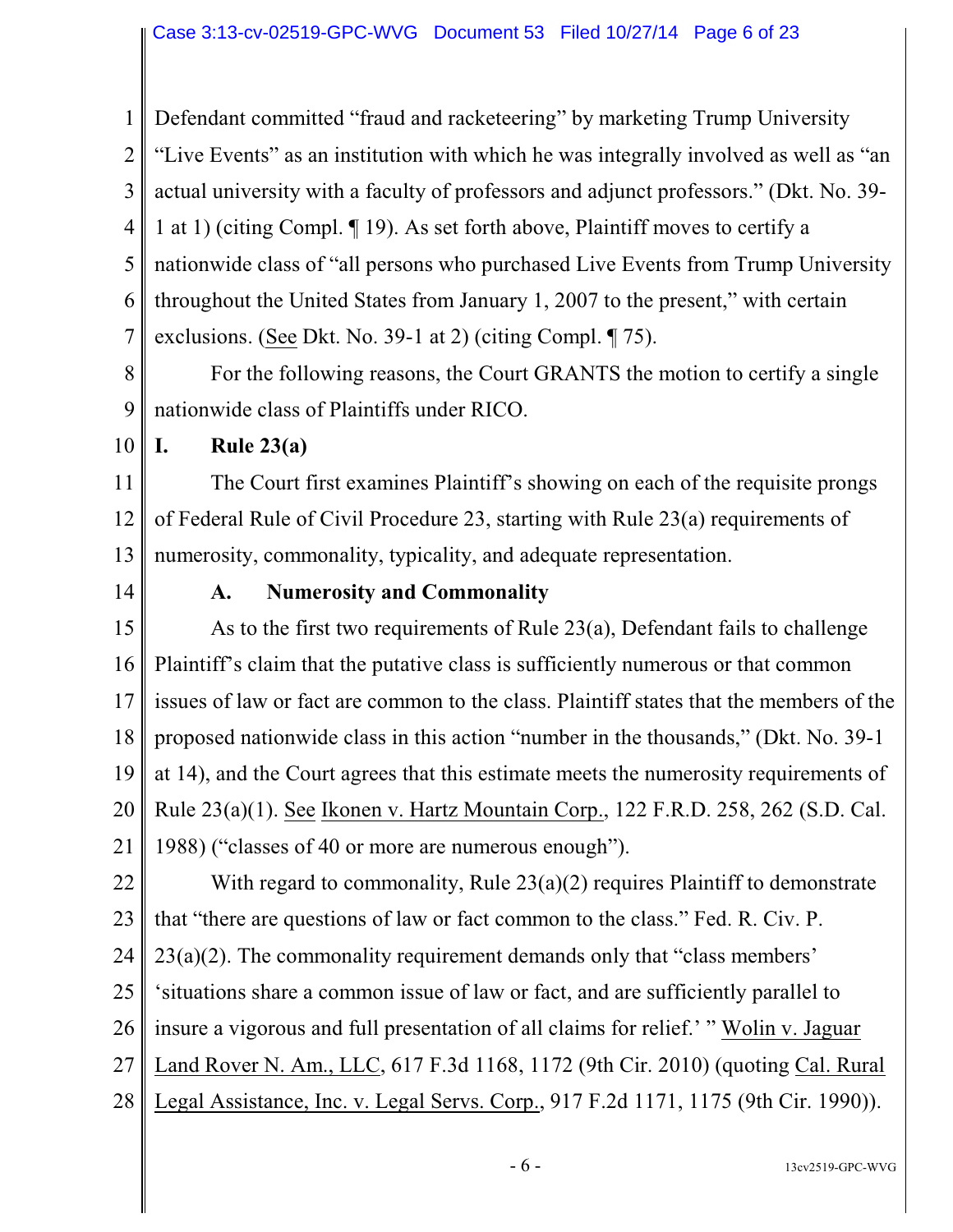1 2 3 4 5 6 7 8 9 10 11 12 13 14 15 Here, Plaintiff argues his RICO claim raises common questions as to "Trump's scheme and common course of conduct, which ensnared Plaintiff[] and the other Class Members alike." (Dkt. No. 39-1 at 14.) The Court agrees. Plaintiff has introduced evidence that Defendant's marketing campaign repeatedly made at least the two representations that Defendant was integrally involved in Trump University and that Trump University was an "actual university." (See Dkt. No. 39-2, Eck Decl. Exs. 4, 8-12.) The Court therefore finds that common questions exist as to all members of the putative class regarding whether Defendant made these representations and whether these representations were false and materially misleading. See Wal-Mart Stores, Inc. v. Dukes, 131 S. Ct. 2541, 2556-57 (2011) (agreeing with precedent that "even a single common question will do" under Rule 23(a)(2) but finding that respondents had provided "no convincing proof of a companywide discriminatory pay and promotion policy") (internal quotation marks and alterations omitted). Accordingly, the Court finds that Plaintiff's uncontroverted showing has met the Rule 23(a) requirements of "numerosity" and "commonality."

16

### **B. Typicality**

17 18 19 20 21 22 23 24 25 26 27 28 Under the third Rule 23(a) requirement, the Court must determine whether the claims or defenses of the representative parties are typical of the claims or defenses of the class. Fed. R. Civ. P. 23(a)(3). "Under the rule's permissive standards, representative claims are 'typical' if they are reasonably co-extensive with those of absent class members; they need not be substantially identical." Hanlon v. Chrysler Corp., 150 F.3d 1011, 1020 (9th Cir. 1998). "The purpose of the typicality requirement is to assure that the interest of the named representative aligns with the interests of the class." Hanon v. Dataproducts Corp., 976 F.2d 497, 508 (9th Cir. 1992) (internal citation omitted). "The test of typicality is whether other members have the same or similar injury, whether the action is based on conduct which is not unique to the named plaintiffs, and whether other class members have been injured by the same course of conduct." Id.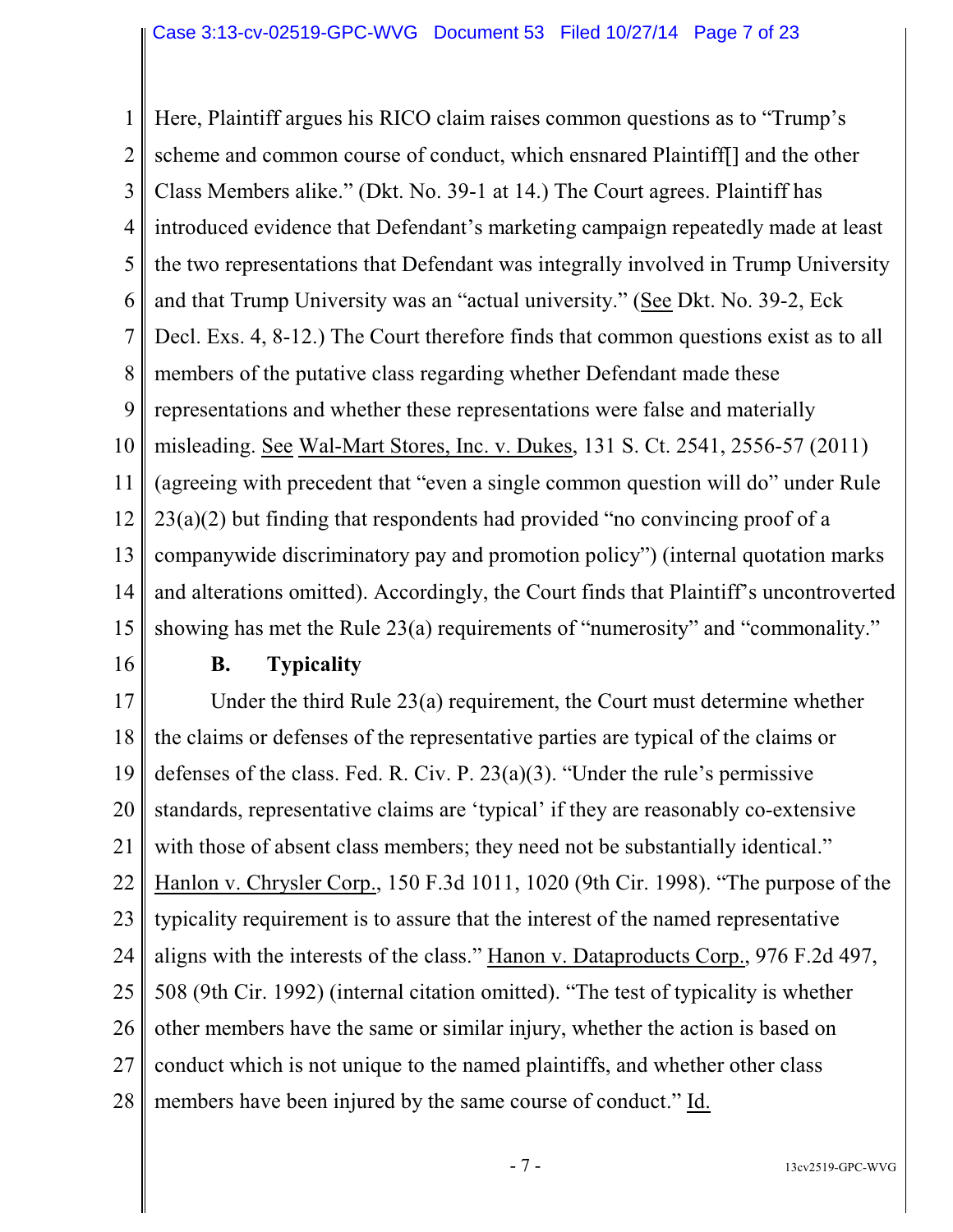1 2 3 4 5 6 7 8 9 Plaintiff claims typicality is "readily met" in this case because Plaintiff's allegations are that the same fraudulent scheme affected every member of the class. (Dkt. No. 39-1 at 15-16.) Defendant makes several arguments in opposition to a finding that Plaintiff's claims are typical of the class: (1) Cohen has "failed to show that [the alleged predicate act] caused his alleged injury"; (2)"Cohen has failed to provide any evidence of actual harm"; (3) Cohen "admits to a number of intervening circumstances that sever the 'direct' link between any claim of injury and the alleged racketeering acts of Donald Trump; and (4) Cohen's claim is barred by the statute of limitations. (Dkt. No. 45 at 6-8, 14-16.)

10 11 12 13 14 15 16 17 18 19 The Court finds that Defendant's arguments are not properly considered under the "typicality" framework of Rule 23(a). See Ellis v. Costco Wholesale Corp., 657 F.3d 970, 981 n. 8 (9th Cir. 2011) (the purpose of class certification is not to determine whether class members could actually prevail on the merits of their claims). The focus of the "typicality" requirement is on whether the named Plaintiff's claims and defenses are typical of the class; that is, whether "a putative class representative is subject to unique defenses which threaten to become the focus of the litigation." Hanon, 976 F.2d at 508 (citing Gary Plastic Packaging Corp. v. Merrill Lynch, Pierce, Fenner & Smith, Inc., 903 F.2d 176, 180 (2d Cir. 1990), cert. denied, 498 U.S. 1025 (1991)).

20 21 22 23 24 25 26 27 28 Here, as set forth above, Defendant's arguments against a finding that Cohen is typical of the class are that Plaintiff's own claim is barred by the statute of limitations and that Plaintiff cannot show causation. These are the very arguments and defenses Defendant raises against this Court's finding that common issues predominate in this action. (See Dkt. No. 45 at 8-11; 16-22.) In essence, Defendant attempts to argue that Plaintiff's claim is atypical because his claim is subject to unique defenses, yet individual inquiries into these same defenses defeat the predominance of common questions in this case. Both cannot be true - either Plaintiff's claim is atypical such that it raises unique statute of limitations and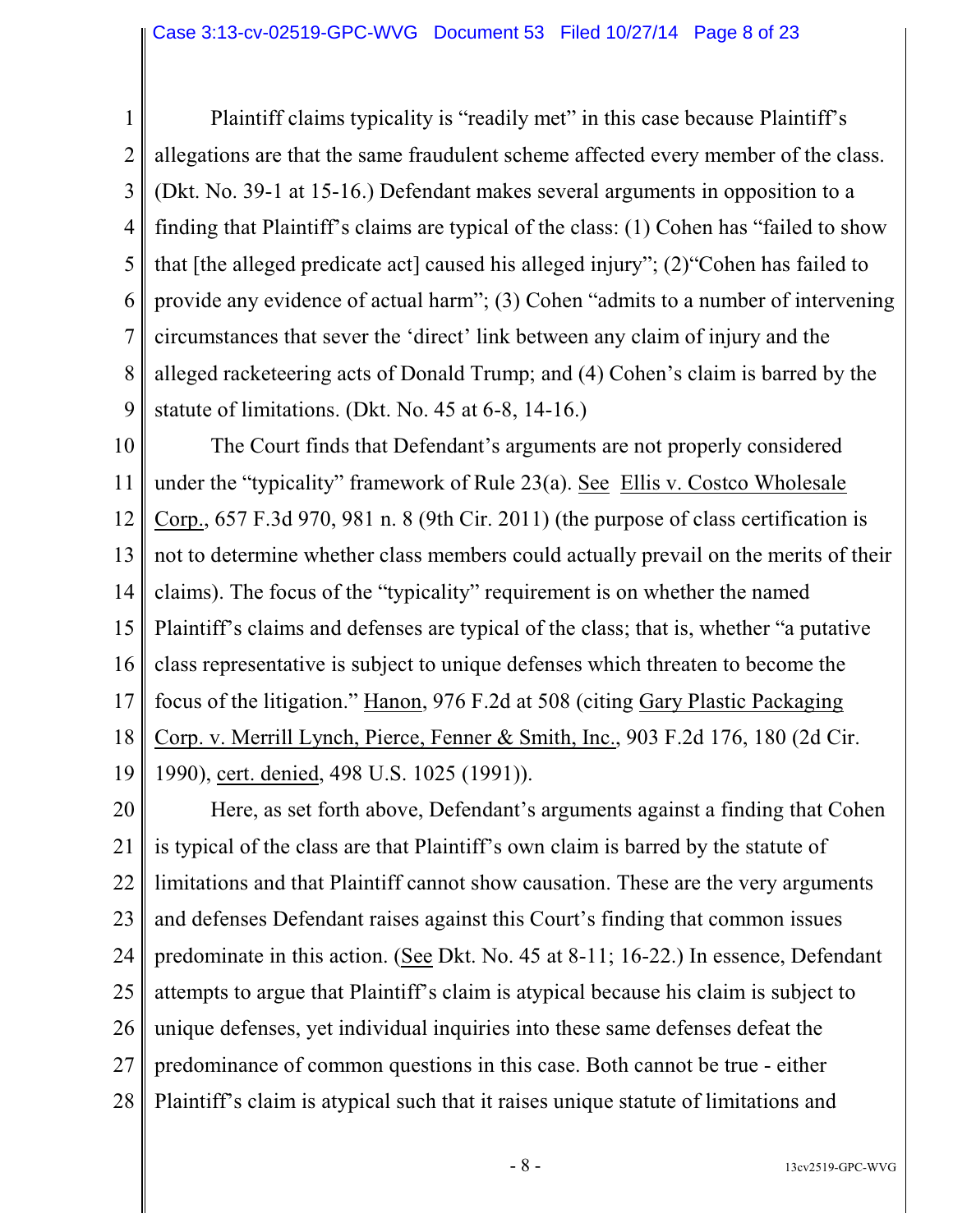1 2 causation defenses, or Plaintiff's claim is typical such that these defenses may apply to various class members necessitating an individualized determination as to these defenses for every member of the putative class.

3

4 5 6 7 8 9 10 11 12 13 14 15 16 17 Upon review of the evidence submitted by both Parties, the Court concludes that Plaintiff is not a unique class representative. Plaintiff has submitted a declaration stating that he saw an advertisement for Trump University in 2009; received a "special invitation" by mail to attend a free preview seminar; attended a free preview seminar; viewed the promotional video featuring Donald Trump; and purchased and attended Live Events. (Dkt. No. 39-6, Forge Decl. Ex. 41, Cohen Decl. ¶¶ 3-7.) Plaintiff's description of his experience with Trump University matches the allegations alleged on behalf of the putative class in his Complaint, (Compl. ¶¶ 19-73(b), 79-91), regarding a common fraudulent "scheme" to which all class members were allegedly exposed. While Defendant may yet raise the statute of limitations and causation as defenses to the claims of the putative class, these defenses are not unique to Plaintiff's claim and do not defeat a finding that Plaintiff Art Cohen's claims are typical of the claims of the class. Accordingly, the Court concludes that Plaintiff has satisfied the typicality requirement of Rule 23(a).

18

# **C. Adequacy**

19 20 21 22 23 24 25 Rule 23(a)(4) requires the representative parties to fairly and adequately protect the interests of the class. Fed. R. Civ. P. 23(a)(4). "Adequate representation 'depends on the qualifications of counsel for the representatives, an absence of antagonism, a sharing of interests between representatives and absentees, and the unlikelihood that the suit is collusive.' " Crawford v. Honig, 37 F.3d 485, 487 (9th Cir. 1994) (quoting Brown v. Ticor Title Ins. Co., 982 F.2d 386, 390 (9th Cir. 1992).

26 27 28 Relying on this Court's finding that the named plaintiffs in Makaeff v. Trump University LLC, Case No. 10-cv-541-GPC-WVG, Plaintiff argues he "does not have any interests antagonistic to absent Class members and will vigorously protect the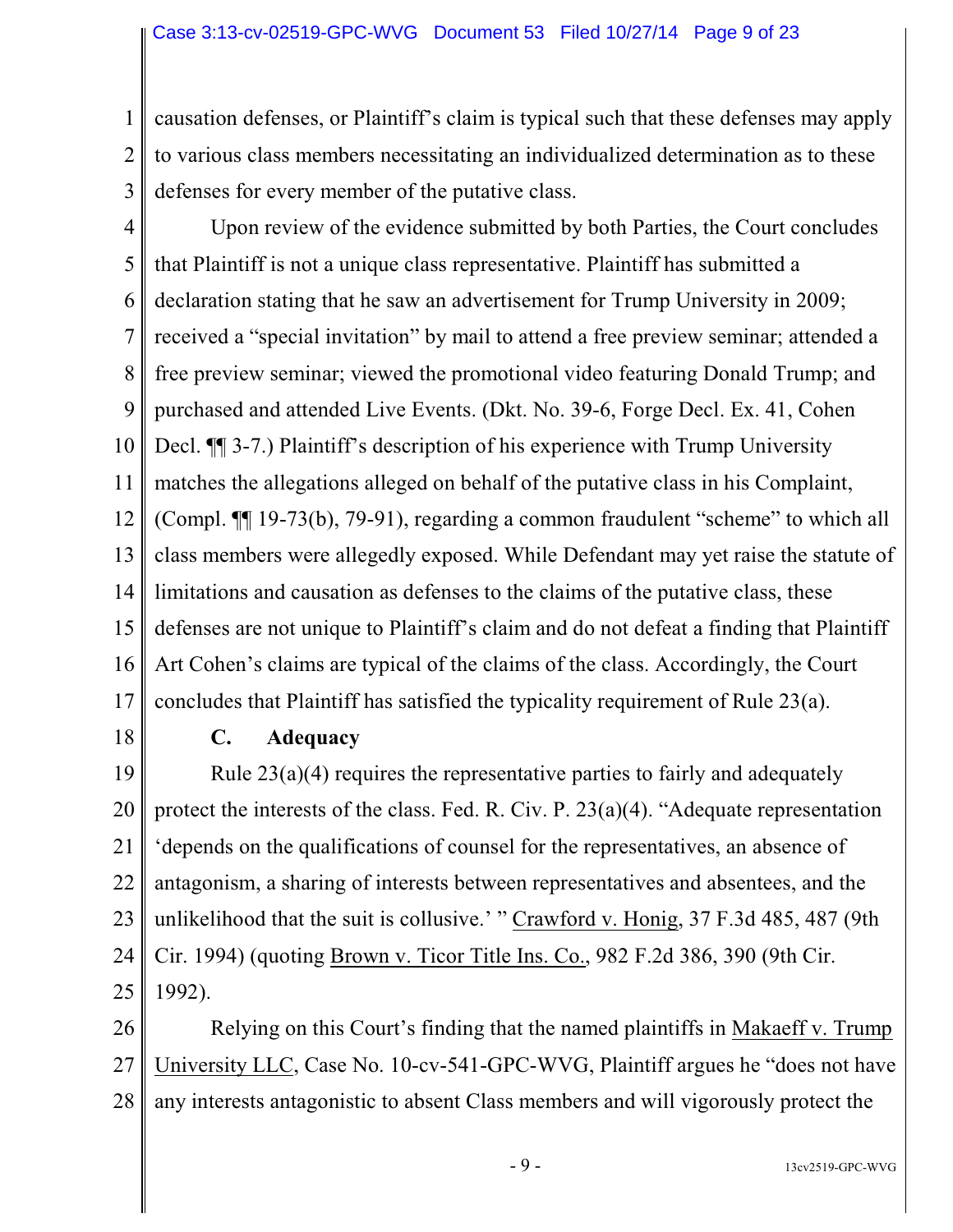1 2 3 interests of the Class. (Dkt. No. 39-1 at 16.) Plaintiff further claims his counsel were approved as class counsel in Makaeff and should likewise be approved by the Court in the present action. (Id. at 16-17.)

4 5 6 7 8 9 10 11 12 13 14 Defendant opposes, arguing proposed class counsel is inadequate because they failed to bring the present RICO claim until October 18, 2013 which has "created the myriad of statute of limitations defects . . . that now preclude class certification." (Dkt. No. 45 at 27 n. 29.) Defendant further argues Plaintiff's counsel is inadequate because counsel "cannot fairly and adequately represent the interests of the putative class and . . . may not serve as class counsel" where "a class action is already pending involving the same plaintiff's counsel, same defendants, and substantially similar claims and evidence." (Id. at 27) (citing Lou v. Ma Laboratories, Inc., No. C 12-05409 WHA, 2014 WL 68605 (N.D. Cal. Jan. 8, 2014); Ortiz v. Fibreboard Corp., 527 U.S. 815, 856 (1999)) (internal quotation marks omitted).

15 16 17 18 The Court finds that neither argument rebuts Plaintiff's showing that he and class counsel adequately represent the putative class. With respect to Defendant's argument regarding the statute of limitations, as set forth below, this Court does not agree that the statute of limitations precludes class certification in this case.

19 20 21 22 23 24 25 26 27 28 With respect to Defendant's conflict of interest argument, the Court finds that Defendant has not identified an actual conflict of interest and has failed to explain how simultaneous representation in Makaeff and the present matter might undermine Cohen's ability or counsel's ability to adequately represent the class. See Keilholtz v. Lennox Hearth Prods., 268 F.R.D. 330, 338 (N.D. Cal. 2010) (finding no evidence that the plaintiffs in multiple classes had antagonistic interests and that defendants appeared to be able to satisfy a judgment in both cases); see also Sandoval v. Ali, No. C-13-03230(EDL), -- F. Supp. 2d --, 2014 WL 1311776 at \*10 (N.D. Cal. 2014) (finding disqualification premature in part because defendants had only raised "speculative concerns about conflicts of interest between the superior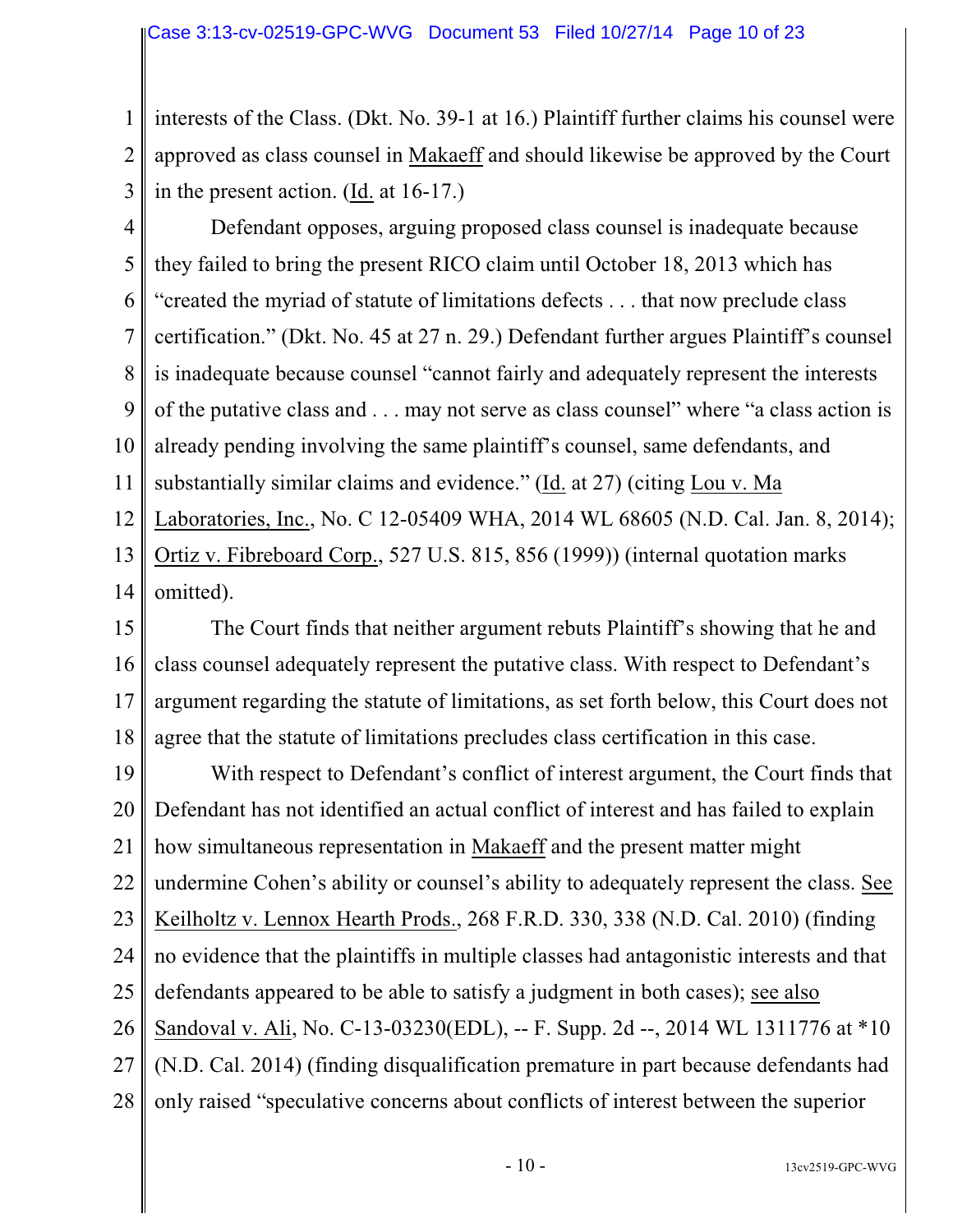1 2 3 court plaintiffs and the federal Plaintiffs"). Accordingly, the Court concludes that Plaintiff and Plaintiff's counsel have met the adequate representation requirement of Rule 23(a).

4

# **II. Rule 23(b)(3)**

5 6 7 8 9 10 11 12 13 14 15 16 Notwithstanding the requirements of Rule 23(a), a putative class must also meet the requirements of 23(b). Plaintiff asserts that "questions of law or fact common to class members predominate over any questions affecting only individual members," and that a class action is "superior to other available methods for fairly and efficiently adjudicating the controversy" under Federal Rules of Civil Procedure  $23(b)(3)$ . (Dkt. No. 39-1 at 17.) Rule  $23(b)(3)$  lists factors pertinent to a court's assessment of the predominance and superiority criteria: (A) the interest of members of the class; (B) the extent and nature of any litigation concerning the controversy already commenced by or against members of the class; (C) the desirability of concentrating the litigation of the claims in the particular forum; (D) the difficulties likely to be encountered in the management of a class action. Fed. R. Civ. P.  $23(b)(3)$ .

17

# **A. Predominance**

18 19 20 21 22 23 24 25 Defendant argues individualized inquiries related to three issues prevent the predominance of common questions of law and fact in this action: (1) whether Defendant's allegedly unlawful actions proximately caused the injuries alleged by the various class members; (2) whether class members' claims are barred by the statute of limitations; and (3) whether each class member is entitled to damages, and if so, the amount of damages. (Dkt. No. 45 at 8-11, 16-22, 22-26.) For the following reasons, the Court disagrees that these three issues require individualized inquiries that defeat predominance in this case.

26

#### **1. Causation**

27 28 Defendant argues that common issues of fact or law relating to proximate cause do not predominate in this action. Defendant asserts Plaintiff may not benefit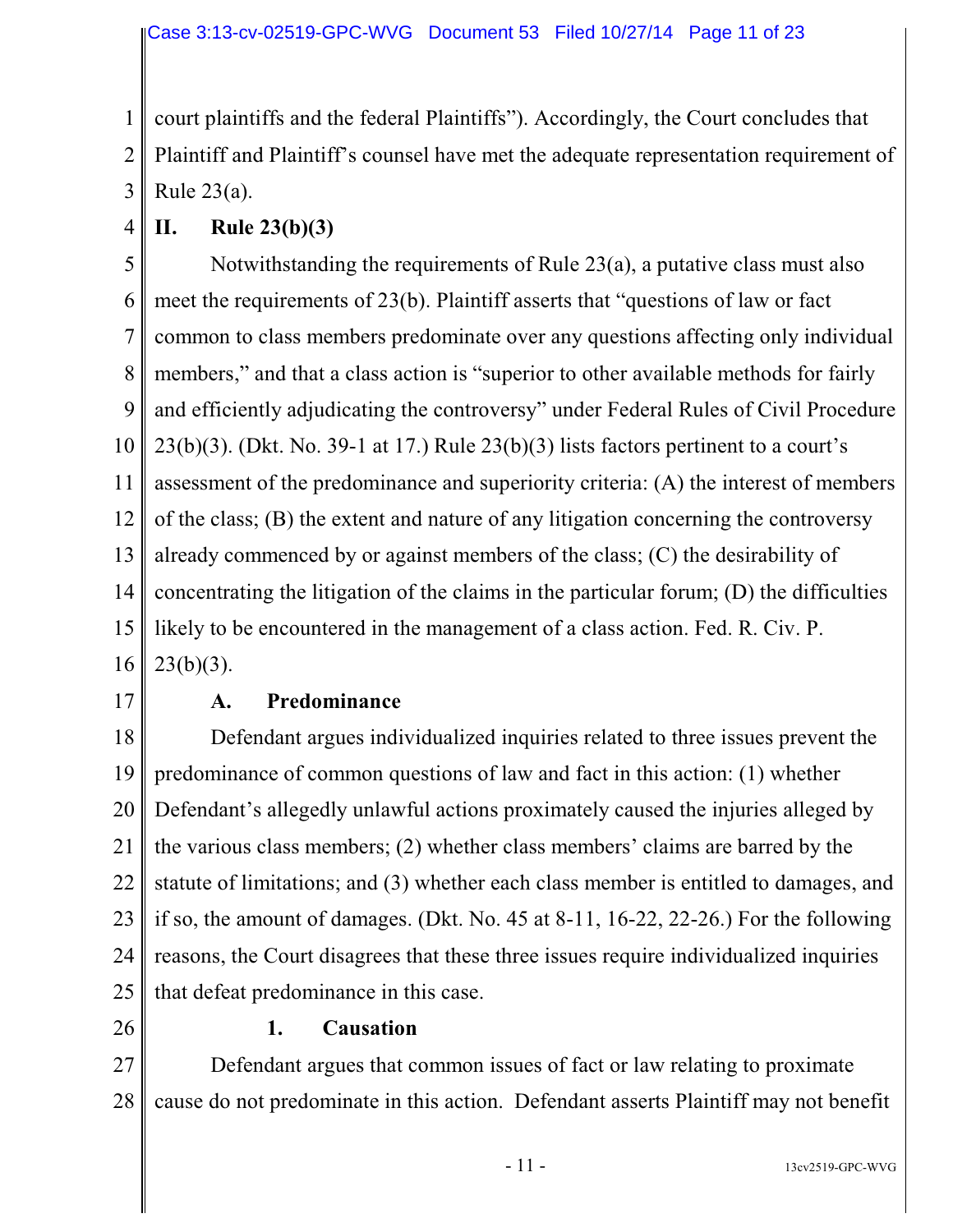1 2 3 4 5 6 7 8 9 10 11 12 13 from either a presumption of reliance applied in securities cases or an inference of reliance from a "common sense" or "logical explanation" for putative class members' actions. (Dkt. No. 45 at 11-13) (citing Hemi Group, LLC v. City of New York, 559 U.S. 1 (2010) for the proposition that "[a] direct link establishing proximate cause is required" in RICO cases, and Poulos v. Caesars World, Inc., 379 F.3d 654 (9th Cir. 2004)). Defendant further argues Plaintiff has failed to "present any evidence that the class' injury resulted from class members' reliance on Defendant's alleged 'scheme.' " (Dkt. No. 45 at 16.) Defendant claims there is "no single 'common sense' or 'logical explanation' for TU participation" as evidenced by declarations submitted by various putative class members articulating differing reasons for attending and expectations of Trump University programs. (Id. at 18-19) (citing Dkt. No. 45-2 and 45-3, Stagg Decl. Exs. 7-11, 14, 16, 21, 22, 26, 30, 36-39).

14 15 16 17 18 Plaintiff disagrees, claiming his RICO claim will turn on common proof, and that the causal relationship between Defendant's alleged scheme and the putative class members is the "same for everyone." (Dkt. No. 39-1 at 20.) Plaintiff sets forth a "common sense" or "logical explanation" theory of causation that does not rely on individualized inquiries. (Id. at 21.)

19 20 21 22 23 24 25 26 27 28 As an initial matter, the Court agrees with Defendant that Plaintiff's theory of liability under RICO requires a showing that the putative class relied on the alleged fraudulent misrepresentations. Although a RICO plaintiff's reliance on alleged misrepresentations is not always required in RICO cases, see, e.g., Bridge v. Phoenix Bond & Indem. Co., 553 U.S. 639 (2008), Plaintiff's theory of liability under RICO is that Defendant schemed to misrepresent the Trump University Live Event programs, which caused the putative class members to make Live Event purchases. Reliance is, therefore, at the heart of Plaintiff's theory of causation between Defendant's actions and the alleged injury to the putative class. However, the Court finds that Plaintiff has demonstrated that the "reliance"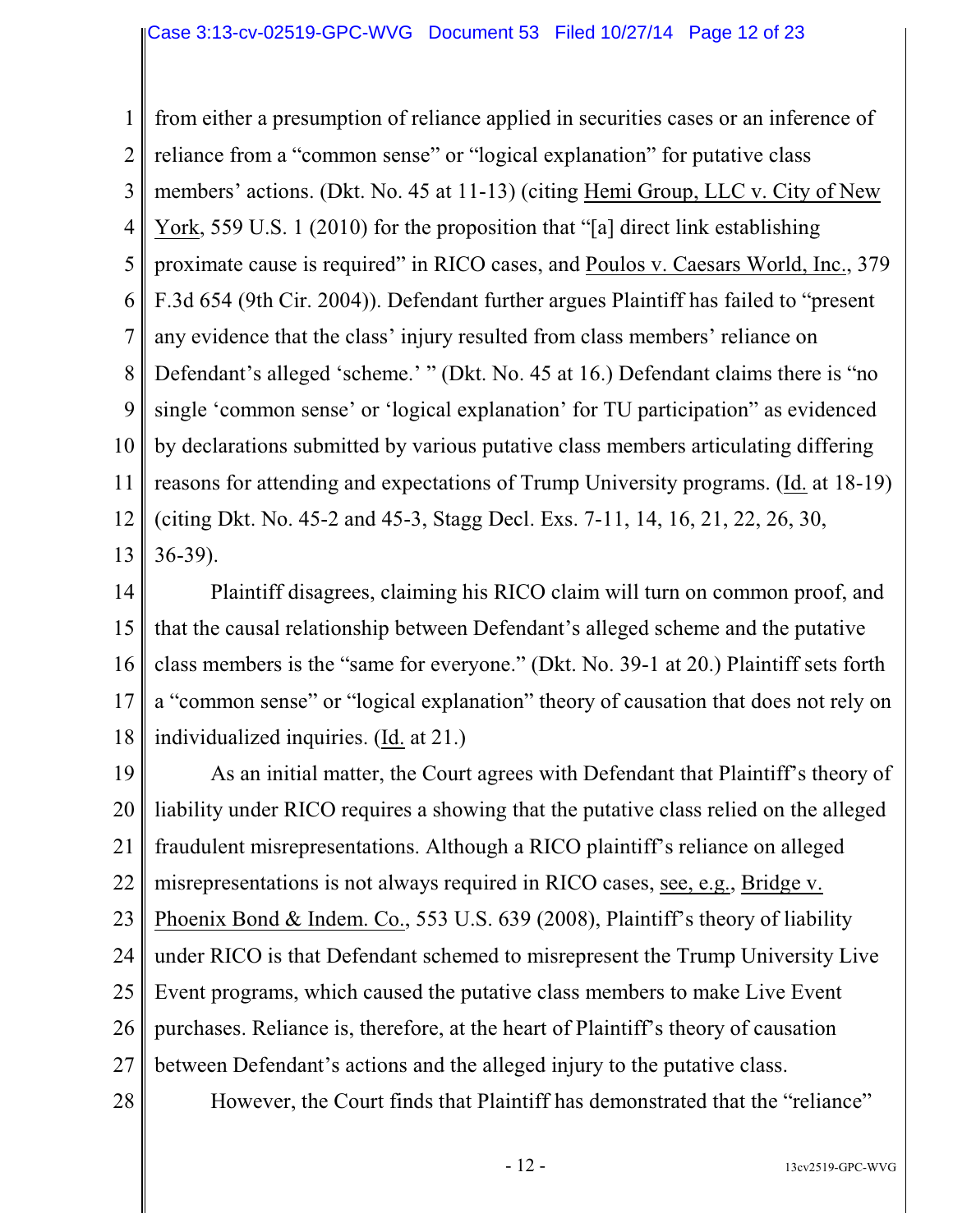1 2 3 4 5 6 7 8 9 10 11 12 13 14 15 16 17 inquiry in this case does not require individualized inquiries. Courts have found that reliance can be established on a class-wide basis where the behavior of plaintiffs and class members cannot be explained in any way other than reliance upon the defendant's conduct. See Peterson v. H & R Block Tax Services, Inc., 174 F.R.D. 78, 84-85 (N.D. Ill. 1997) (reliance apparent because class members paid a significant fee for a service for which they were not eligible); Garner v. Healy, 184 F.R.D. 598, 602 (N.D. Ill. 1999) (plaintiffs "paid money for a 'wax,' but instead received a worthless 'non-wax' product"); Negrete, 238 F.R.D. at 491-92 (finding common sense inference that no rational class member would have purchased annuities if adequate disclosure of facts had been made); Kennedy v. Jackson National Life Ins. Co., No. C 07-0371 CW, 2010 WL 2524360 at \*8 (N.D. Cal. June 23, 2010) (product offered no benefit in relation to its cost); Minter v. Wells Fargo Bank, N.A., 274 F.R.D. 525, 546 (D. Md. 2011) ("[I]t is reasonable to infer that plaintiff class members would not have transacted with Prosperity had they known Prosperity was not a legitimate lender, especially given that the class members were using Prosperity to secure mortgages and agree to very substantial personal liabilities.").

18 19 20 21 22 23 24 25 26 27 28 Here, Plaintiff's theory of causation is that people who paid for "Trump University" Live Events "would not have done so if informed they were getting neither Trump nor a university." (Dkt. No. 46 at 12.) Plaintiff has introduced evidence that the alleged misrepresentations of a "university" and of Donald Trump participation in the Trump University Live Events were prominently featured in all Trump University marketing materials; and that a "Playbook," Powerpoint presentations, and scripts encouraged if not required Trump University representatives to continue these representations. (Dkt. No. 39-3, Forge Decl. Exs. 15-18.) The Court finds that this evidence provides a method for Plaintiff to establish proximate causation on a classwide basis without resort to individualized inquiries, by relying on a common sense inference that consumers are likely to rely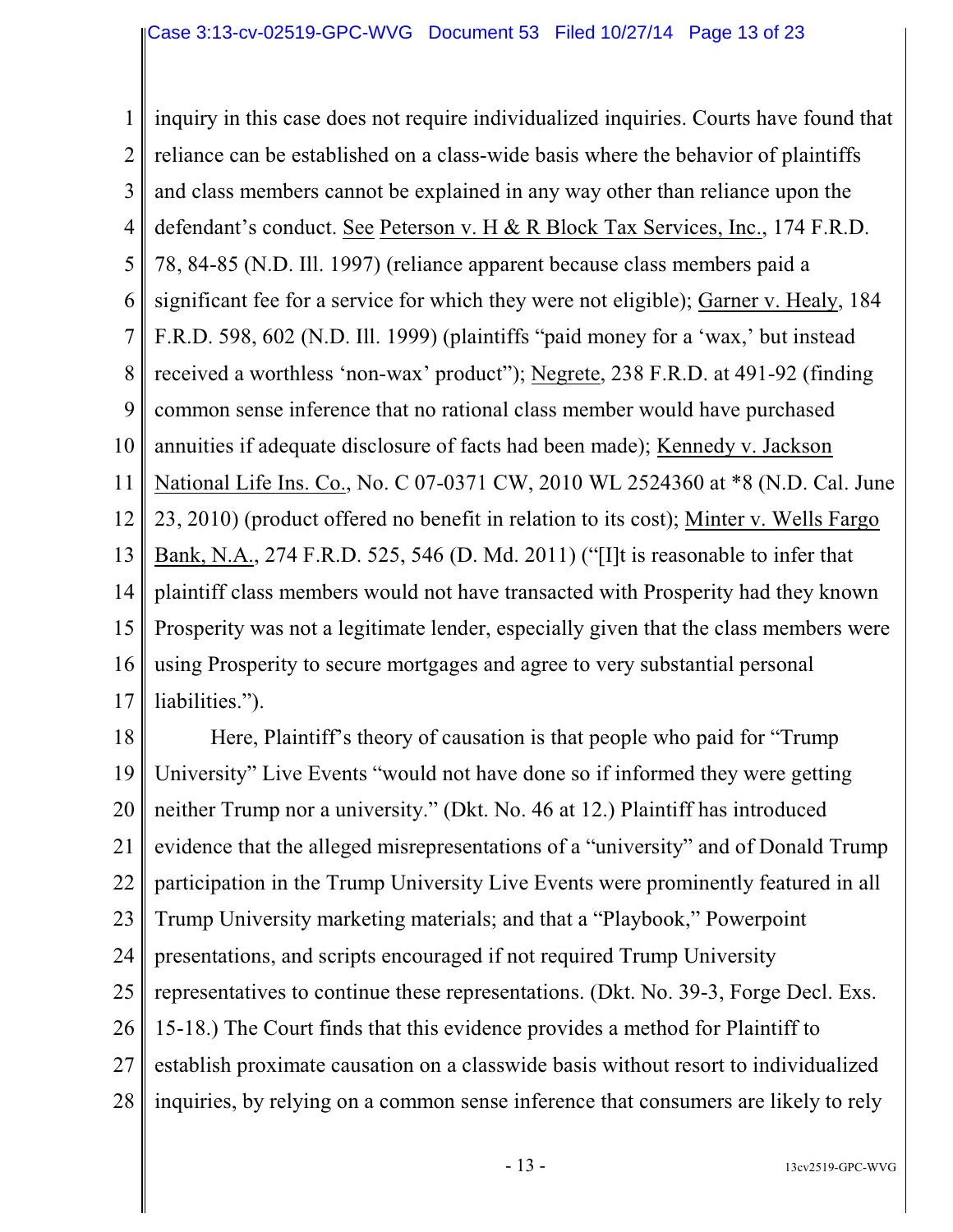1 2 3 on prominently marketed features of a product which they purchase. See, e.g., In re: National Western Life Insurance Deferred Annuities, No. 3:05-cv-1018-GPC-WVG, 2013 WL 593414 at \* 4 (S.D. Cal. Feb. 14, 2013).

4 5 6 7 8 9 Defendant argues this case is like In re Countrywide Financial Corp. Mortgage Marketing and Sales Practices Litigation, 277 F.R.D. 586 (S.D. Cal. 2011), or Poulos, cases in which courts found that alleged misrepresentations were not susceptible to a class-wide inference of reliance due to the multiple, highly individualized, possible motivations behind putative class member decisions. (See Dkt. No. 45 at 16, 20.) The Court finds these cases distinguishable.

10 11 12 13 14 15 16 17 18 19 20 21 22 23 24 In Countrywide, the court denied certification of a RICO putative class where the alleged misrepresentations were "not susceptible to a sweeping, class-wide inference of reliance as there are reasonable explanations for members of the class taking on a POA or subprime loan despite the risks associated with such loans." 277 F.R.D. at 604. In particular, the court found that the defendant had introduced evidence demonstrating that "many borrowers with knowledge of essential loan terms nevertheless elected to proceed given the benefits of the loan under thenfavorable market conditions" and that this evidence corroborated defendant's claim that the class took out loans for a variety of reasons. Id. at 605. The evidence showed that the defendant's loan officers described their loans "from start to finish," and "explained in detail the pros and cons of the [product at issue]." Here, on the other hand, Defendant has not demonstrated any such transparency on the part of Defendant or Trump University such that it may be inferred that putative class members had knowledge of the alleged misrepresentations yet chose, for other reasons, to purchase Trump University Live Event programs.

25 26 27 28 Likewise in Poulos, the Ninth Circuit considered allegations that defendants induced people to play their video poker and electronic slot machines based on a false perception that the machines were true games of chance. 379 F.3d 654. The court stated there was no single logical explanation for gambling, and rejected the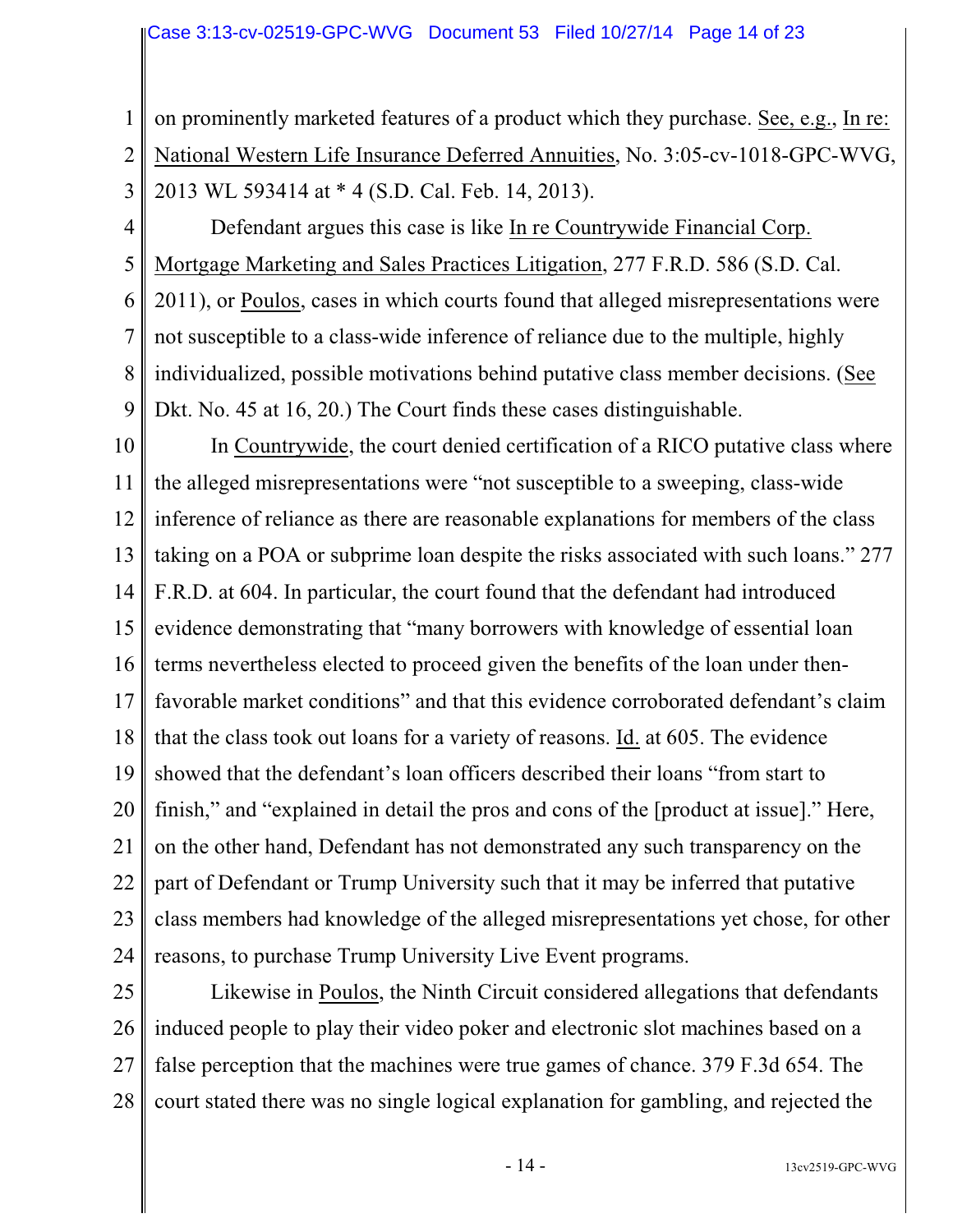1 2 3 4 5 6 7 plaintiff's position that causation could be inferred through class-wide circumstantial evidence. Poulos, 379 F.3d at 668 (gambling "may be an addiction, a form of escape, a casual endeavor, a hobby, a risk-taking money venture, or scores of other things"). However, the Ninth Circuit expressly applied its holding to the "unique nature of gambling transactions and the allegations underlying the class claims," finding that Poulos was "not a case in which there is an obvious link between the alleged misconduct and harm." 379 F.3d at 665.

8 9 10 11 12 13 14 15 16 17 Here, the Court finds that, unlike gambling, purchasing real estate seminars is not the type of consumer activity that is susceptible to wide-ranging behavioral rationales. Furthermore, unlike in Poulos, Plaintiff has introduced evidence that Defendant marketed the Trump University Live Events with prominent pictures and quotes from Defendant as well as the allegedly ubiquitous use of the name "Trump University" as well as a coat of arms and educational language. (See Dkt. No. 39-3, Forge Decl. Exs. 15-18.) The Court is satisfied that Plaintiff has produced evidence of uniform marketing of the alleged misrepresentations such that a common sense link between the misrepresentations and putative class members' reliance on those representations is appropriate.

18 19 20 21 22 23 24 25 26 27 28 At the hearing on the present motion for class certification, Defendant argued he is entitled to mount a defense on the issue of causation, and that his defense would require individualized inquiries into whether each putative class member relied on the alleged misrepresentations. The Court finds this argument unpersuasive. Because the Court finds that an inference of reliance is appropriate in this case, the inference may only be rebutted by evidence that can be properly generalized to the class as a whole. See Plascencia v. Lending 1st Mortg., No. C 07- 4485 CW, 2011 WL 5914278 at \*2 (N.D. Cal. Nov. 28, 2011) ("The presumption [of reliance] could be rebutted on a class-wide basis only if there is evidence that can be properly generalized to the class as a whole.") (citing Iorio v. Allianz Life Ins. Co. of N. Am., 2008 U.S. Dist. LEXIS 118344 at \*93-94) (Wilken, J.); In re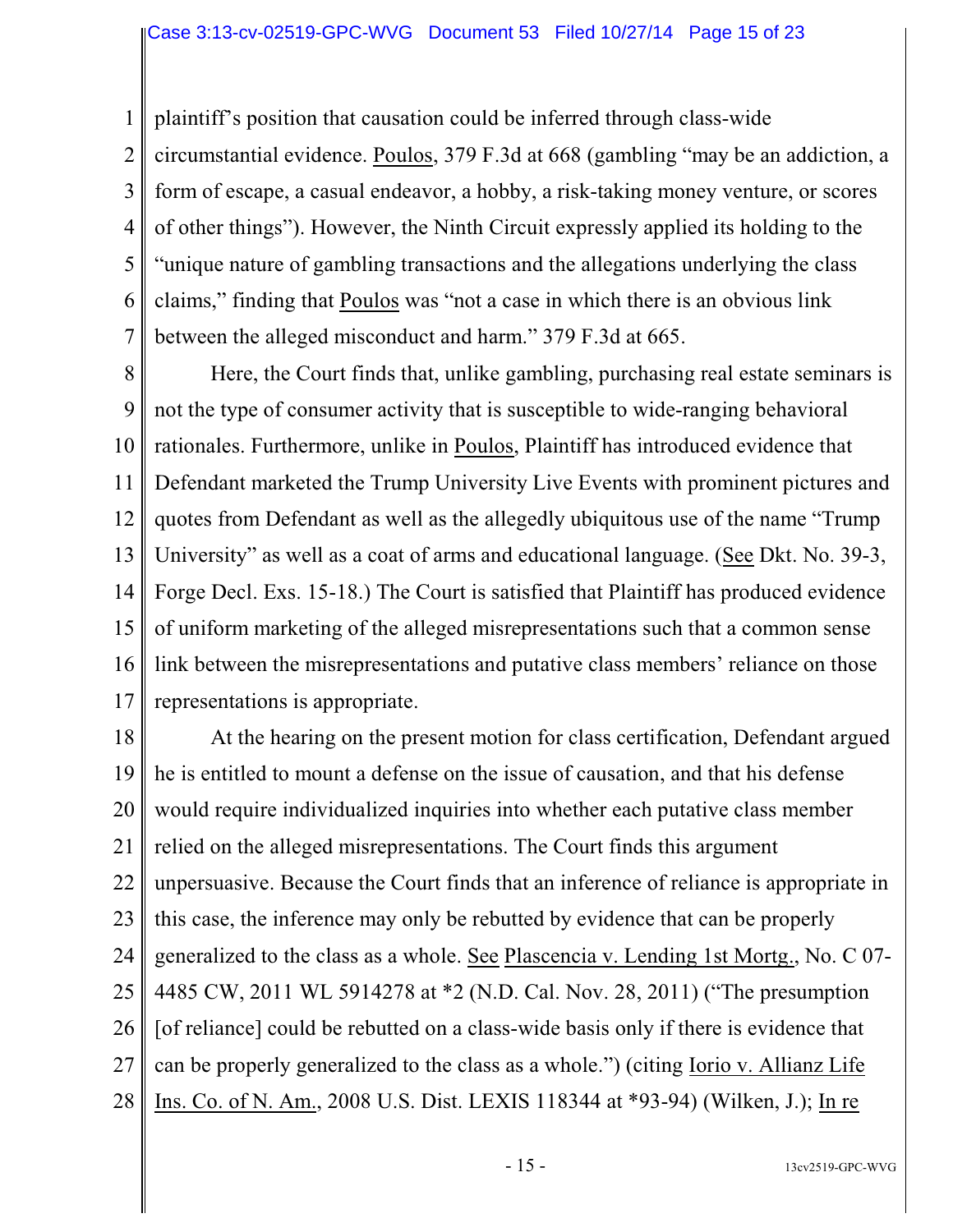1 2 3 4 5 6 National Western Life Ins. Deferred Annuties Litig., No. 3:05-cv-1018-GPC-WVG, 2013 WL 593414 at \*5 (S.D. Cal. Feb. 14, 2013) ("The Plascencia court's conclusion that a classwide presumption of reliance can only be rebutted by evidence that can be properly generalized to the whole class is well taken."). Accordingly, the Court finds that Plaintiff has made a sufficient showing that common issues predominate on the element of causation for Plaintiff's RICO claim.

7

# **2. Statute of Limitations**

8 9 10 11 12 13 14 15 Defendant argues that individual issues of proof predominate with regard to the statute of limitations affirmative defense. Civil RICO claims are subject to a four-year statute of limitations. Agency Holding Corp. v. Malley-Duff & Assoc's, Inc., 483 U.S. 143, 156 (1987). A plaintiff seeking to recover under RICO must file suit within four years of the date when he knew or should have known of his injury. Living Designs, Inc. v. E.I. Dupont de Nemours & Co., 431 F.3d 353, 365 (9th Cir. 2005) ("The limitations period for civil RICO actions begins to run when a plaintiff knows or should know of the injury which is the basis for the action.").

16 17 18 19 20 21 22 23 24 On October 18, 2012, Plaintiff filed this RICO case. Defendant argues that "anyone's claim that accrued prior to October 18, 2009 is . . . time-barred." (Dkt. No. 45 at 8.) According to Defendant, individualized inquiries as to "(1) when [each class member had] actual knowledge of the alleged injury; or (2) when [each class member had] enough information to put him/her on constructive notice - and could investigation have led to discovery of the alleged injury" defeats the predominance of common questions in this case. (Id. at 9) (relying on Henson v. Fidelity Nat'l Financial Inc., 300 F.R.D. 413 (C.D. Cal. 2014) (by its very nature the application of the discovery rule requires fact-intensive and highly individualized inquiry)).

25 26 27 28 Plaintiff Cohen responds by characterizing his RICO claim as involving a scheme by Defendant to market his enterprise as a "university" in which students would effectively learn from him, while Defendant in fact concealed the unqualified nature of his "university" and lack of participation in shaping the curricula or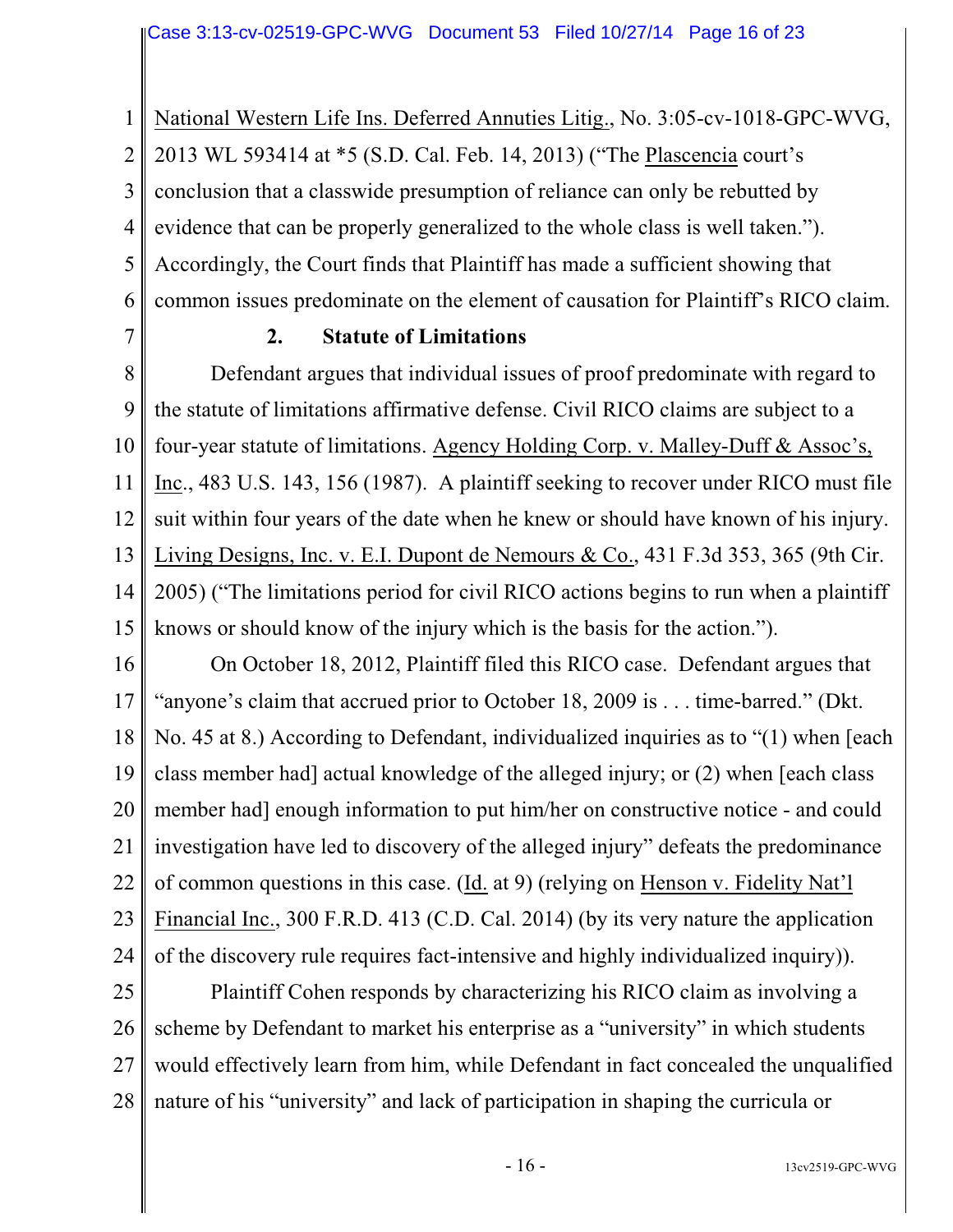1 2 3 4 5 6 7 instructors for Live Events. (Dkt. No. 46 at 7.) Cohen claims that he did not discover the alleged fraud until June 2011 when he learned of Makaeff's lawsuit. Cohen argues that Defendant has failed to show how his statute of limitations defense is likely to raise any individual issues and that this is a "prototypical case where [a statute of limitations] defense does not undermine class certification because all of the facts that Trump claims satisfy the discovery rule are the same as to all Class members." (Id. at 6.)

8 9 10 11 12 13 14 15 16 17 18 19 Defendant disputes this contention and points to the individual circumstances involving Cohen and others which illustrate the need for individualized determinations on the statute of limitations defense. Defendant asserts that all the facts as to whether Trump University was a "university" were available to or known by Cohen as of July 2009. According to Defendant, these available facts were that Cohen was a college graduate who was not looking for a diploma; Cohen knew that the Trump seminars were taking place in a hotel; and Cohen had not made any inquiry into the accreditation status of TU. As to the lack of Trump's involvement, Defendant argues that Cohen knew, while he was in the programs, whether he was receiving useful information or not so that if Trump's alleged lack of involvement resulted in teachings of no value, Cohen should have been aware of it by the time he completed the program. (Dkt. No. 45 at 16.)

20 21 22 23 24 The above facts do not prove that Cohen uniquely discovered the injury resulting from the concealed fraud as of October 2009. Instead, they appear to be facts that apply to nearly all of the putative class members and constitute common proof which Defendant may offer to support their position that class members should have discovered the alleged injury prior to October 18, 2009.

25 26 27 28 Defendant also argues that Cohen's claim that he did not discover the alleged fraud until June 2011 is belied by the actions of another potential class member who criticized Trump University. Defendant points to a Los Angeles Times reporter's article published in December 2007 describing his experience at a Trump seminar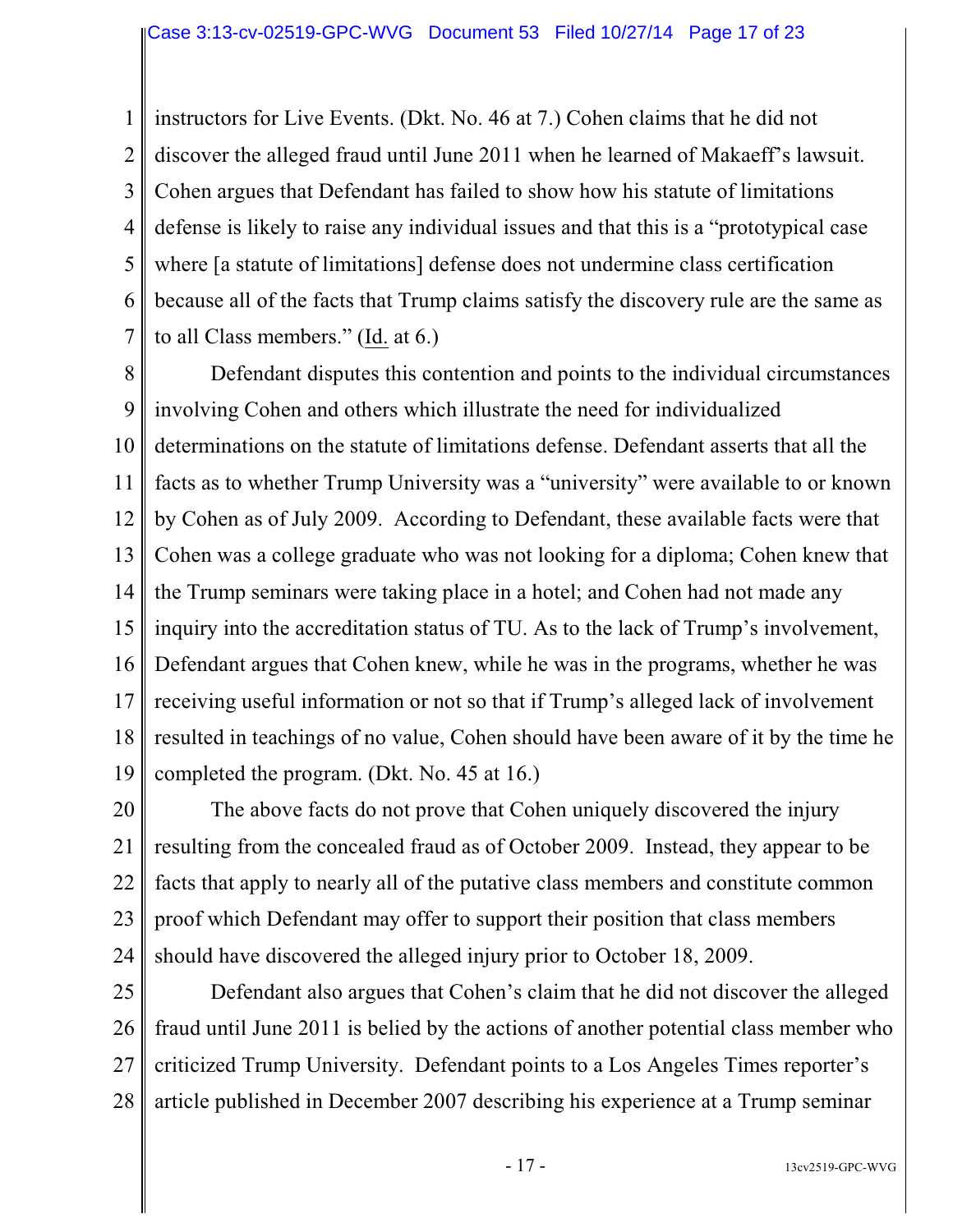1 2 3 4 that was described as a two-hour sales pitch for a three-day workshop that would cost \$1,495. However, the fact that a public article criticized the alleged practice of upselling does not establish inquiry notice for the alleged false claims regarding Trump University.

5 6 7 8 9 10 11 12 13 14 15 16 17 18 In addition, Defendant's argument relies heavily on the exemplar of Tarla Makaeff, a named plaintiff in the Makaeff v. Trump University LLC related action. According to evidence unearthed in discovery in that case, Makaeff participated in Trump University programs between June 2008 and June 2009; received a letter from the Orange County District Attorney's Office which caused her to "realize what had happened to her" in mid-June, 2009; and wrote a letter to Bank of America accusing Trump University of "deceptive business practices," "fraud," "grand larceny," and "identity theft," among a number of allegations on September 10, 2009. (Dkt. No. 45 at 10) (citing Dkt. Nos. 45-3, 48-7, 48-8, 48-9, Stagg Decl. Exs. 32-34). Defendant argues that Makaeff's had "actual knowledge of the alleged injury or, at a minimum, sufficient facts to put her on constructive notice of the alleged injury at least as early as September 10, 2009, if not much earlier," which "illustrates the detailed inquiry necessary to determine if each class member's claim is time barred." (Id. at 10.)

19 20 21 22 23 Plaintiff responds by pointing out that the September 2009 letter to Bank of America confirms that Makaeff did not claim that Trump knowingly and unlawfully marketed a "university" or that he lacked any meaningful involvement. According to Plaintiff, these facts show that Makaeff had not discovered the RICO claim as of September 2009 and lacked inquiry notice to learn of the alleged injury.

24 25 26 27 28 However, even assuming that Makaeff had constructive notice of the alleged injury on September 10, 2009, the existence of a statute of limitations issue as to her does not by itself compel a finding that individual issues predominate over common ones. Cameron v. E.M. Adams & Co., 547 F.2d 473 (9th Cir. 1976) ("presence of individual issues of compliance with the statute of limitations here does not defeat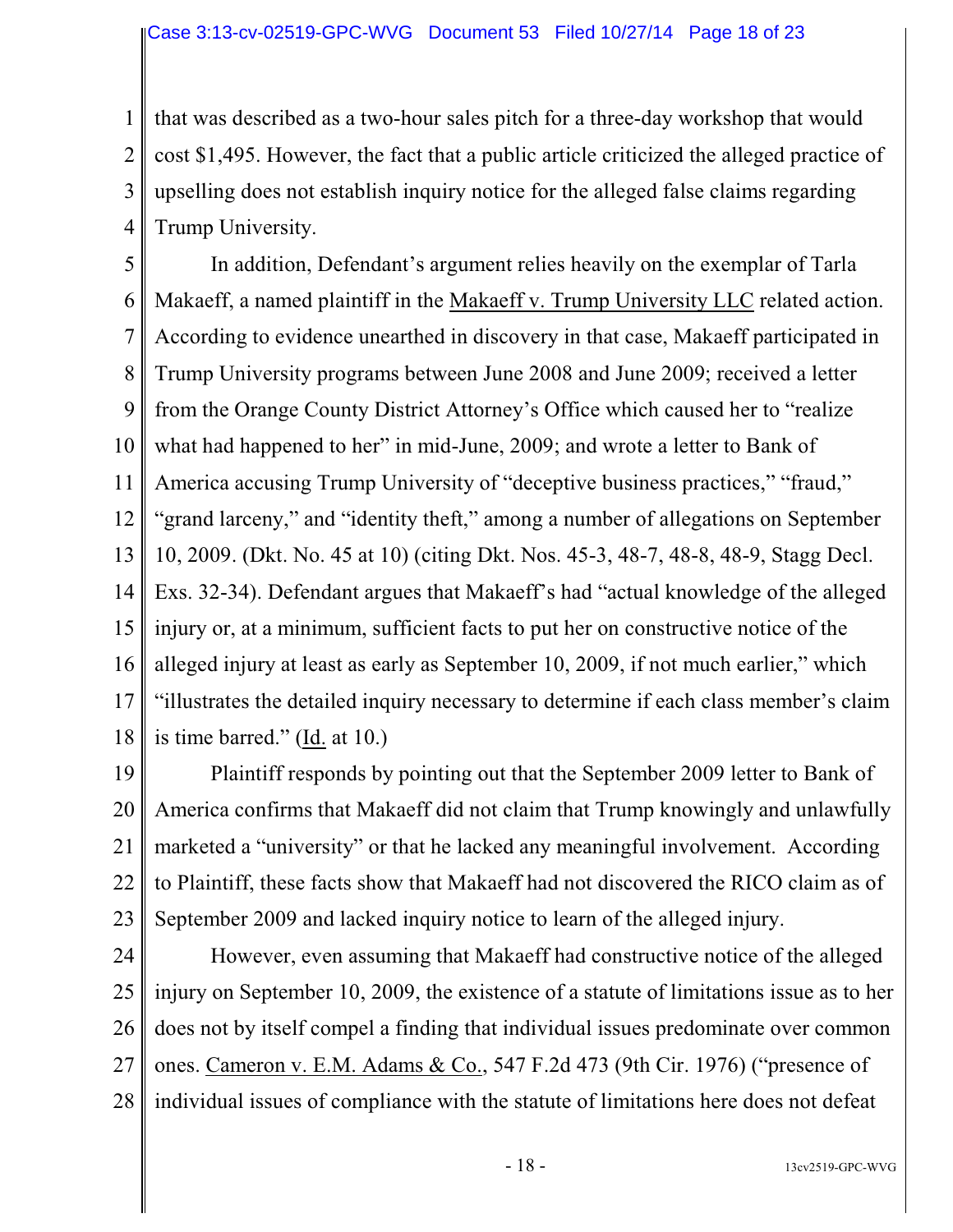1 2 3 4 5 6 7 8 9 10 11 12 13 14 15 16 17 18 the predominance of the common questions.") Plaintiff in this case alleges a single cause of action for mail fraud and wire fraud in violation of RICO. As articulated by Plaintiff, the alleged fraudulent scheme in this case focuses on two misrepresentations repeated in various mail and wire communications. The Court has found a nucleus of common issues and is not convinced at this point that the inquiry into whether the individual class members in this case knew or should have known about the fraudulent scheme as alleged in the present action will require individualized determinations or may depend on facts peculiar to each class member's case. Although Defendant may yet show that Plaintiff and the putative class members knew or should have known that Defendant had devised a scheme to falsely market Trump University via mail or wire prior to October 2009, the Court is satisfied that determination of Defendant's statute of limitations defense in this case will not defeat the predominance of common issues in this case.<sup>1</sup> See Baker v. Castle & Cooke Homes Hawaii, Inc., No. 11-00616 SOM-RLP, 2014 WL 1669158 at \*14 (D. Haw. Apr. 28, 2014) ("When there is no reason to suspect that potential class members have or will discover product defects at significantly different times, the presence of a statute of limitations provision, by itself, is insufficient reason to compel all potential class members to pursue their claims individually.").

19

#### **3. Damages**

20 21 22 23 24 25 Plaintiff argues Trump University's records will be used to calculate each class member's damages based upon trebled refunds. (Dkt. No. 39-1 at 22.) Analogizing to a Seventh Circuit case involving fraudulent artwork, Plaintiff argues the "actual loss" attributable to Defendant's alleged misrepresentations is the "entire amount paid" by the putative class members. (Id. at 23) (citing United States v. Kennedy, 726 F.3d 968, 974 (7th Cir. 2013)).

26

Defendant argues individual inquiries into entitlement and amount of

27

<sup>28</sup>  $\rm ^1$ In the event that defendant demonstrates in the future that individualized statute-of-limitations problems actuallyshift the balance and undercut the predominance of common issues, the district court may modify its class certification order or even decertify the class. See Fed.R.Civ.P. 23(c)(1).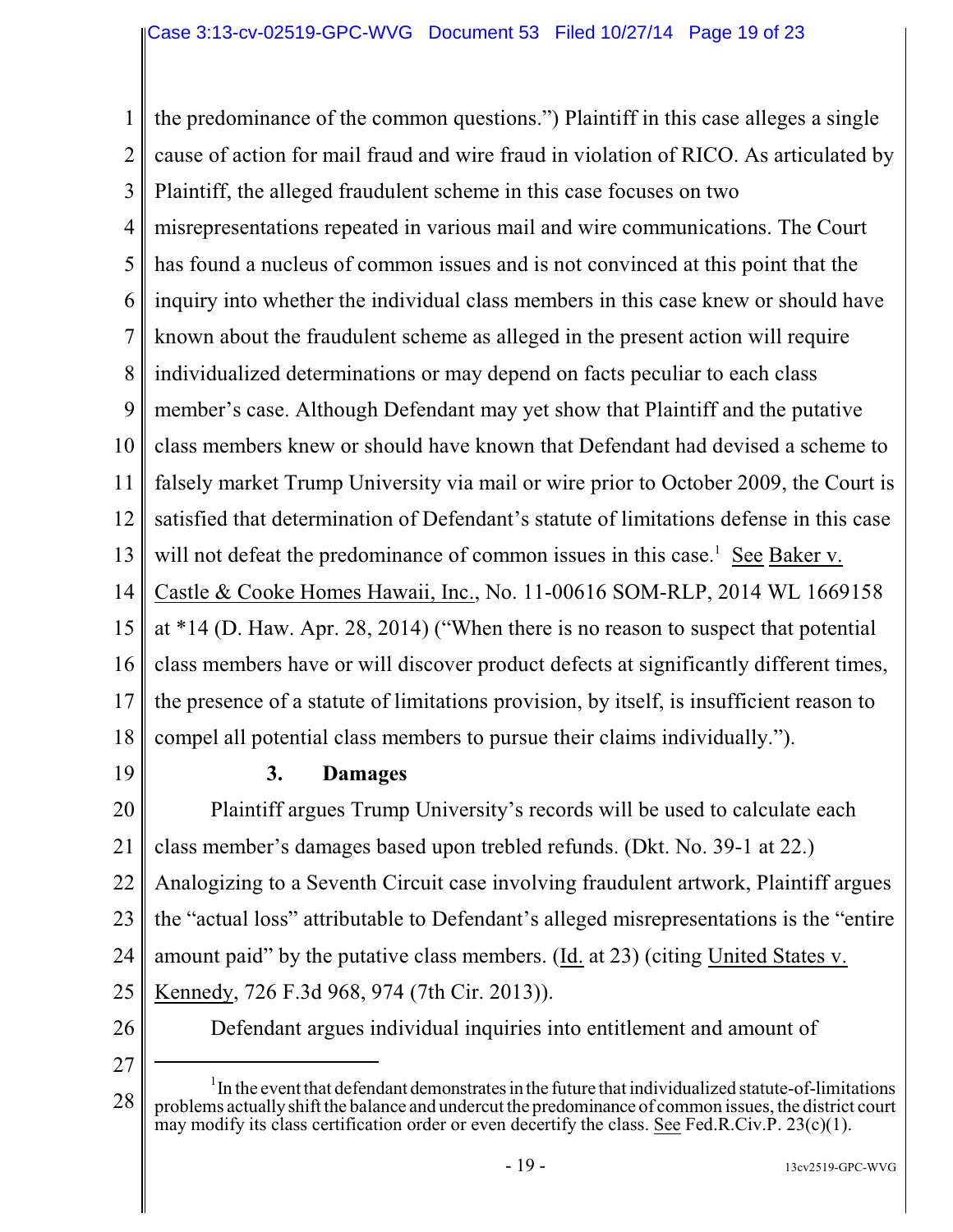1 2 3 4 5 6 7 8 9 10 damages precludes predominance. Taking issue with Plaintiff's "full refund" model, Defendant argues a full refund damages model improperly assumes that the putative class members received nothing and does not account for the "actual value received by the purchaser." (Dkt. No. 45 at 23) (citing Comcast Corp. v. Behrend, 133 S. Ct. 1426, 1433 (2013)). Defendant offers evidence of evaluations showing different amounts of approval for Trump University programs, claiming that this evidence "belies any claim that the TU programs were worthless when class members remain happy and satisfied with their experience at TU . . . and are now successful in real estate and have made profitable investments using the tools and strategies taught by TU." (Dkt. No. 45 at 24-25) (citing participant evaluations).

11 12 13 14 15 16 17 18 19 20 21 22 23 24 25 As an initial matter, as this Court found in the Makaeff v.Trump University LLC related case, individual questions as to damages cannot, by themselves, defeat class certification. No. 10-cv-541-GPC-WVG, Dkt. No. 298 at 27 (citing Leyva v. Medline Indus. Inc., 716 F.3d 510, 513-14 (9th Cir. 2013) (reiterating, after Comcast, that "[i]n this circuit . . . damage calculations alone cannot defeat certification."); see also Jimenez v. Allstate Ins. Co., 765 F.3d 1161, 1167 (9th Cir. 2014) ("In this circuit, Leyva is the controlling case.") (citation omitted). The Ninth Circuit has specifically approved the reservation of individual questions regarding damages after class action resolution of the common questions of liability. Jimenez, Id. at 1168 (citing In re Whirlpool Corp. Front-Loading Washer Prods. Liability Litigation, 722 F.3d 838, 850-61 (6th Cir. 2013)). Here, Defendant's due process right to present individualized defenses as to damages claims may be addressed after the common liability questions of whether Defendant's Trump University violated the federal civil RICO statute. Id. These individualized questions do not defeat class certification.

26 27 28 Furthermore, the Court finds that Comcast does not dictate a contrary result in this case. 133 S. Ct. 1426. In Comcast, the Supreme Court held that a plaintiff's proposed damages model must "measure only those damages attributable to [the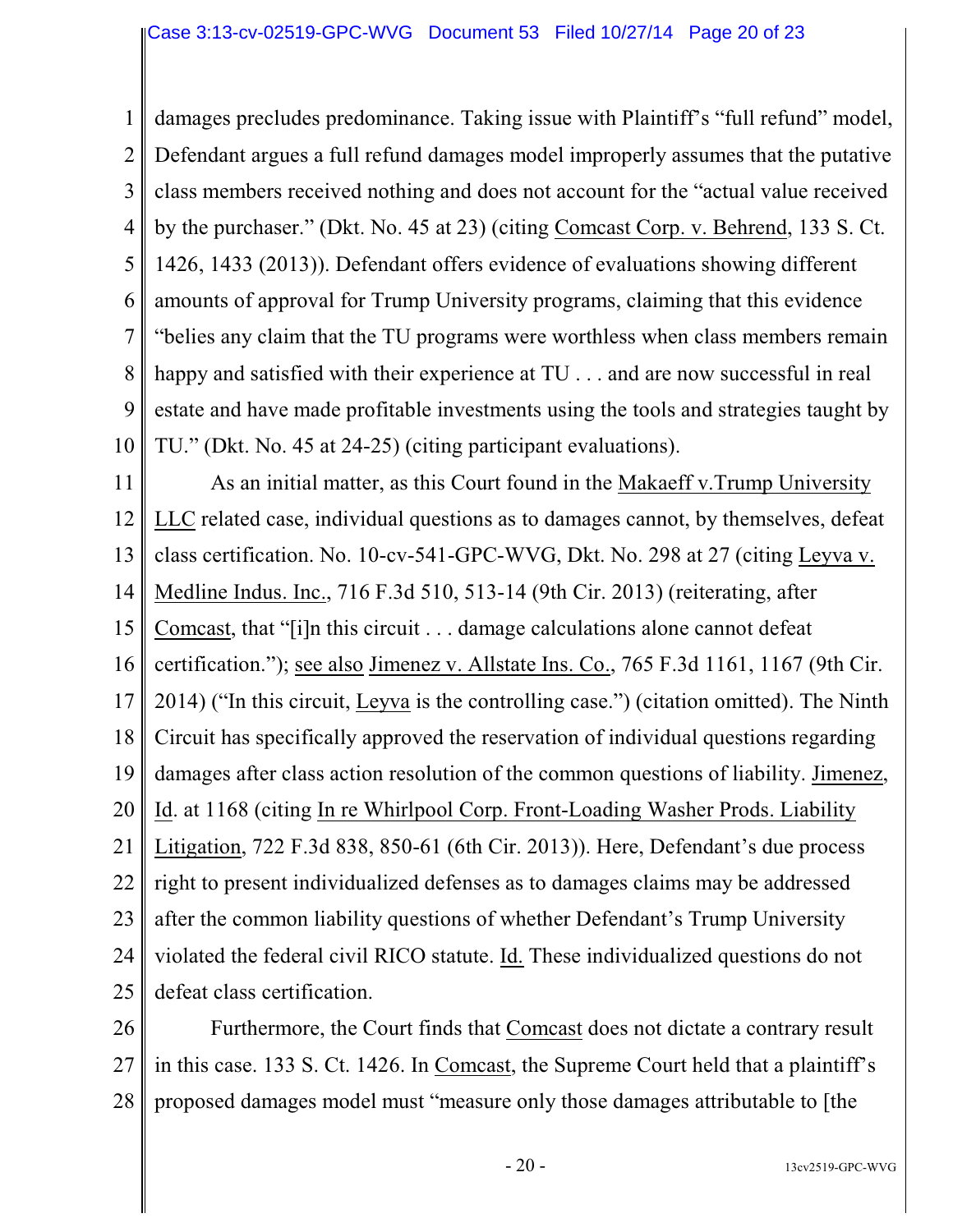1 2 3 4 5 6 plaintiff's] theory [of liability]." 133 S. Ct. at 1433. The court reiterated that "[c]alculations need not be exact," but found that "at the class-certification stage (as at trial), any model supporting 'a plaintiff's damages case must be consistent with its liability case.'" Id. (citing Story Parchment Co. v. Paterson Parchment Paper Co., 282 U.S. 555, 563 (1931); ABA Section of Antitrust Law, Proving Antitrust Damages: Legal and Economic Issues 57, 62 (2d ed. 2010)).

7 8 9 10 11 12 13 14 15 16 17 18 19 Here, the Court finds that Plaintiff's damages model matches Plaintiff's theory of liability. Although some courts have found a "full refund" model of damages inappropriate where the plaintiff's theory of liability seeks restitutionary damages, see Werdebaugh v. Blue Diamond Growers, No. 12-cv-02724-LHK, 2014 WL 2191901 at \*22 (N.D. Cal. Oct. 2, 2013), Plaintiff brings this claim under RICO, which provides for statutory trebled damages, attorney's fees, and cost of suit, 18 U.S.C. § 1964(c). "[D]amages under RICO do not depend on subjective valuations, but rather on objective losses." Negrete v. Allianz Life Ins. Co. of N. Am., Nos. CV 05-6838 CAS (MANx), CV 05-8908 CAS (MANx), 2013 WL 6535164 at \*4 (C.D. Cal. Dec. 9, 2013). The Court therefore finds that while Plaintiff must still prove its damages case, his theory of damage recovery does not conflict with his theory of liability under Comcast. Accordingly, the Court finds that individualized questions as to damages do not defeat predominance in this case.

20

# **B. Superiority**

21 22 23 24 25 26 27 28 Rule 23(b)(3) requires that class resolution must be "superior to other available methods for the fair and efficient adjudication of the controversy." Fed. R. Civ. P.  $23(b)(3)$ . "The superiority inquiry under Rule  $23(b)(3)$  requires determination of whether the objectives of the particular class action procedure will be achieved in the particular case." Hanlon v. Chrysler Corp., 150 F.3d 1011, 1023 (9th Cir. 1998) (internal citation omitted). Two of the key factors to determining superiority are the "extent and nature of any litigation concerning the controversy already commenced by or against members of the class," and "the likely difficulties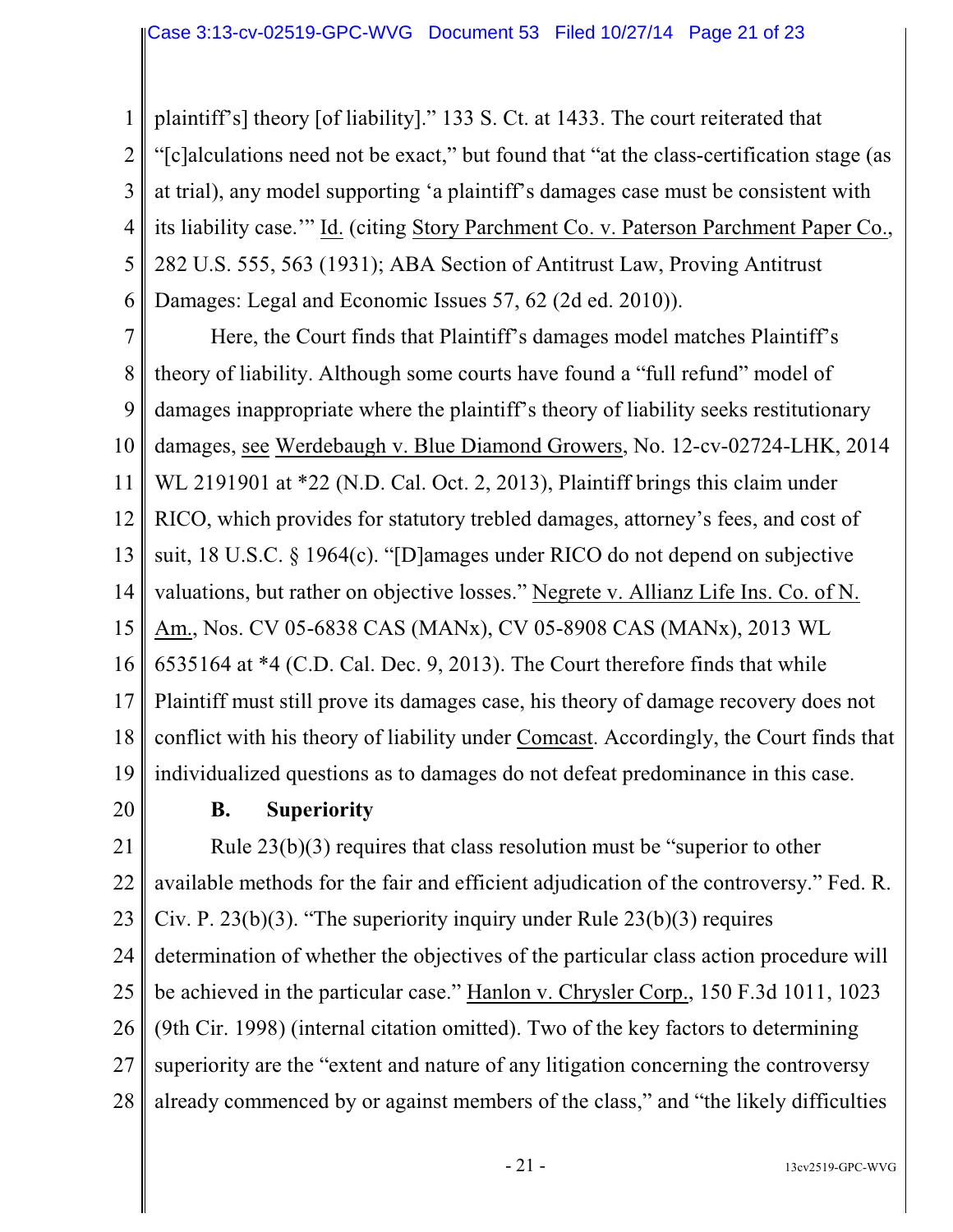1 in managing a class action." Fed. R. Civ. P. 23(b)(3)(B), (D).

2 3 4 5 6 7 Defendant argues that class resolution is not superior in this case because of the "mini-trials required" to resolve the "substantial individual inquir[ies] at least related to the statute of limitations, reliance/causation, and damages for each class member." (Dkt. No. 45 at 28.) As discussed in detail above, however, the Court finds that common issues predominate on these issues, making class resolution of these issues more efficient as a whole.

8 9 10 11 12 13 14 15 16 17 18 19 20 21 22 23 24 25 26 27 28 In addition, Defendant argues that "management difficulties and related litigation weigh against class treatment" due to the related Makaeff action and a pending action brought by the New York Attorney General against Trump University, The People of the State of New York v. Trump Entrepreneur Initiative LLC et al., Index No. 451463/2013. (Dkt. No. 45 at 29.) However, as this Court has previously recognized, courts "often certify class actions arising from similar facts." Makaeff v. Trump University LLC, No. 10-cv-541-GPC-WVG, Dkt. No. 298 at 34 (citing Cartwright v. Viking Indus., Inc., 2009 WL 2982887, \*15 (E.D. Cal. 2009) (certifying a class for CLRA, UCL, fraudulent concealment, unjust enrichment, and warranty claims despite a concurrent state court class action certified for warranty claims), and In re Wells Fargo Home Mortgage Overtime Pay Litig., 527 F. Supp. 2d 1053, 1069 (N.D. Cal. 2007) (concurrent FLSA and UCL class actions)). As this Court found in the Makaeff action, this Court finds that class-wide litigation of Plaintiff's claims here will reduce litigation costs and promote greater efficiency in a single nation-wide class alleging one cause of action. The Court finds the superiority requirement of Rule 23(b) is satisfied for Plaintiff's RICO claim. **CONCLUSION** Based on the foregoing, Plaintiff's motion for class certification is GRANTED. The Court hereby GRANTS Plaintiff's motion for class certification for the following class: All persons who purchased Live Events from Trump University throughout the United States from January 1, 2007 to the present.